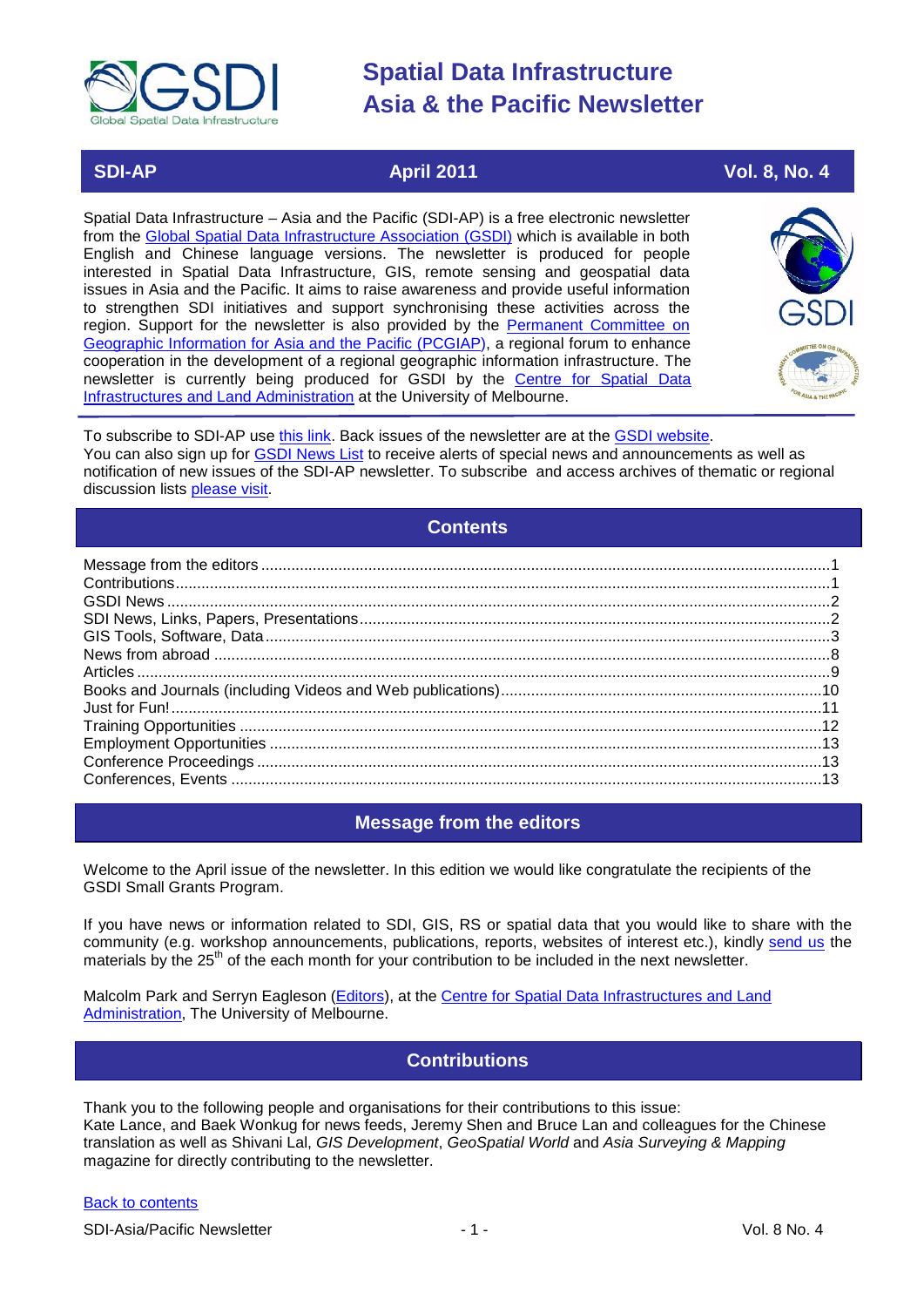

### **GSDI News**

#### <span id="page-1-0"></span>**GSDI Small Grants Awards announced**

The Global Spatial Data Infrastruture (GSDI) Small Grants Program sponsored by the U.S. Federal Geographic Data Committee (FGDC) and the URISA GISCorps has made its awards for the 2010-11 program. Congratulations to all award recipients in particular the following projects located in the Asia Pacific Region:

**Indonesia** - Tailor-Made SDI Workshop & Training: Use of GeoPortal for Integrating Community Data and SDI Layers in Support of Collaborative Efforts in Urban Disaster Reduction in Yogyakarta, Indonesia POC: Gadjah Mada University; Dr. Trias Aditya **Kyrgyz Republic** - SDI Awareness Training – Central Asia (SDIaware.CA) POC: Kyrgyz GIS Association (KgGISA); Dr. Ainura B. Nazarkulova

**India** - Ecologically Sensitive Areas (ESA) of Western Ghats of India-Capacity Building

for stake holders for developing Spatial Data Infrastructure (SDI)

POC: Open Source Geospatial - India (OSGeo-India); Santosh Gaikwad

**Philippines** - Workshop for the Harmonization of Spatial Data Infrastructure and

Application to the Ancestral Domain Database Information System

POC: Ancestral Domains Office, National Commission of Indigenous Peoples (NCIP); Director Myrna Caoagas

These projects will support spatial data infrastructure within the Asia/Pacific Region. More information is posted on the [GSDI Small Grants Program Web](http://www.gsdi.org/sic1) page.

#### <span id="page-1-1"></span>[Back to contents](#page-0-0)

### **SDI News, Links, Papers, Presentations**

#### **Delhi Geo-spatial Data Infrastructure Bill, 2011**

Speaking in the Assembly, Chief Minister Sheila Dikshit said Delhi is the first state to enact such an important Act. Ms Dikshit said the Delhi State Spatial Data Infrastructure (DSSI) project is one of the flagship projects of the city government, launched to frame and implement policies for issues related to geo-spatial data. The DSSDI was approved by the Cabinet on November 13, 2010 and the project was awarded to the Survey of India for execution. ... The Bill aims at creating, updating, managing, disseminating and sharing for Delhi a geospatial map, geo-spatial system, geospatial application and geo-spatial portal which will serve as a base for planning and executing various development projects and utility services to be undertaken by various departments, corporations, boards, local bodies, public authorities and public and private agencies to achieve goals of coordinated planning, effective governance, public welfare in the city. Under the project, it was conceived to have a common and integrated Geographic Information System. conceived to have a common and integrated Geographic Information System. Source: [NewKerala.com](http://www.newkerala.com/news/world/fullnews-174615.html/) and Asian Surveying and Mapping Magazine

#### **[Transport Abu Dhabi | The Municipal System Receives Excellence Awards For GIS Implementation](http://www.recruitersindubai.recruitmentagenciesdubai.com/abu-dhabi-work/transport-abu-dhabi-the-municipal-system-receives-excellence-awards-for-gis-implementation/)**

The Land, Property Regulations, and Registration Division – Land and Property Management Sector at the DMA, presented a paper highlighting its accomplishments in GIS data pity by building a centralized Municipal Spatial Solutions Infrastructure (MSSI) and familiar spatial data specifications, in add-on to unifying the Addressing System in the Abu Dhabi Emirate. These accomplishments were completed by auxiliary with the Spatial Data Center in Abu Dhabi and coordinating with the municipalities of Abu Dhabi, Al Ain, and the Western Region.

Source: [Recruiters in Dubi](http://www.recruitersindubai.recruitmentagenciesdubai.com/abu-dhabi-work/transport-abu-dhabi-the-municipal-system-receives-excellence-awards-for-gis-implementation/)

#### **[The third episode of the Geospatial Revolution Project has been released](http://geospatialrevolution.psu.edu/episode3/complete)**

[Back to contents](#page-0-0) The latest episode focuses on geospatial intelligence and crime analysis. The first segment entitled "Mapping the Road to Peace" looks at the use of PowerScene to create a peaceful division of former Yugoslavia that would be acceptable to Croats, Bosnians and Serbs. The software was used to delineate Muslim-Croat territory and Serb territory. PowerScence was also used to solve the tricky problem of developing a corridor to connect the muslim enclave of Goradze with the rest of by the Muslim-Croat territory. By combining satellite images, aerial photographs, maps, topographical data with flyover capabilities, PowerScene was used to convince Milan Milosevic to accept the delineated corridor. The second segment looks at the use of geospatial technology in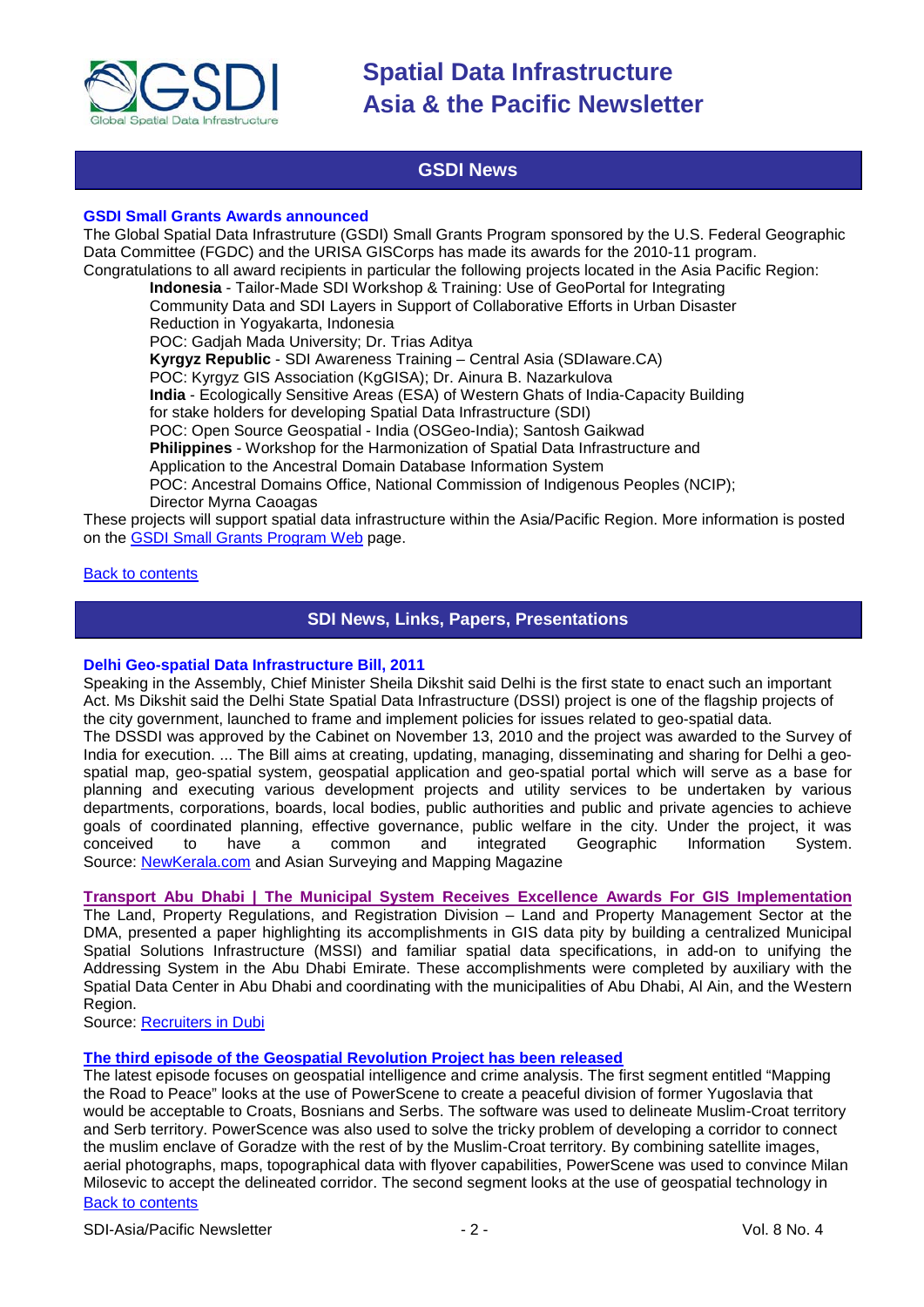

modern warfare, looking not just at spatial analysis in combat but also the humane geography uses of the military. The third segment focuses on crime analysis including hot spot analysis and parolee GPS tracking. The fourth and final segment takes an alarmist look at the use of geospatial technology to illicitly track individuals and reminds individuals to be aware of those dangers.

**Fourth episode due for release on May 3.**

Source: GIS Lounge [Thanks to Wonkug Baek for this item]

#### **China Information Technology Announce Contract Wins Worth \$3.3**

Geographic information systems software provider China Information Technology Inc. (CNIT: News) Monday said it received contracts worth \$3.3 million to provide its core digital public security technology, or DPST, and geographic information systems, or GIS, solutions.

The contracts secured include agreements to supply Police-use GIS and PDA equipment for the Shenzhen City Traffic Police Mobile Law-enforcement System, install Police-use GIS platform in Jiaozuo and Hebi City of Henan Province under China's National PGIS Standardization Project, and build a First Responder Coordination System for Anxi City of Fujian Province. Source: [RTTN News](http://www.rttnews.com/Content/QuickFacts.aspx?Node=B1&Id=1584606)

**Layers of Asia – [A GIS Journey through our world](http://wn.com/Layers_of_Asia_A_GIS_Journey_Through_our_World)**

Take a virtual journey to Asia and see how GIS technology opens doors of understanding to the vast and complicated Asian continent by watching Layers of Asia A GIS Journey Through Our World. This video is a great resource for your next GIS Day event. Visit India to see how geography and climate have influenced history, visit the Himalayas to see how mountain climbers use GIS to plan routes, and visit China to see how mega cities will emerge in the 21st century.

Source: [GISDayTV](http://wn.com/Layers_of_Asia_A_GIS_Journey_Through_our_World) (First published in 2009 uploaded to the Internet 27 Feb 2011)

#### **gvSIG at the ELOGeo project**

After the signing of the Collaboration Agreement with Centre for Geospatial Science, the University of Nottingham, the gvSIG Association collaborates with the ELOGeo project (An e-Learning Framework for Using Geospatial Open Data, Open Source and Open Standards ) by providing English training documentation about gvSIG.

The ELOGeo project is a JISC-funded project based at the Centre for Geospatial Science, the University of Nottingham in partnership with the Mimas Centre of Excellence at the University of Manchester.

This project addresses the provision of infrastructure for education, transfer of knowledge and training users and researchers on the effective use of open geospatial services, by providing a set of methodologies, tools and materials.

The courses target the researchers, non-geospatial experts and general public who want to use open data, standards and tools.

For more information about the project, please visit the [webpage](http://cgs.nottingham.ac.uk/~elogeo) of the project. Please contact [Dr Amir Pourabdollah](mailto:amir.pourabdollah@nottingham.ac.uk) for any information needed.

#### <span id="page-2-0"></span>[Back to contents](#page-0-0)

# **GIS Tools, Software, Data**

#### **Japan's Earthquake and Tsunami**

[The Reliability of Tsunami Detection Buoys](http://www.technologyreview.com/blog/editors/26507/?nlid=4233)

The technology helped after Japan's earthquake, but the buoy system is often unreliable.

[How Japan's Earthquake and Tsunami Warning Systems Work](http://www.technologyreview.com/blog/editors/26505/?nlid=4233)

The earthquake that struck Japan in March was the worst seen in that country for over 300 years (with a local magnitude of 8.9). Hundreds have been killed and injured so far, but the loss of life was likely limited by two vital early warning technologies: a new earthquake alert system, and ocean-based tsunami warning system. Source: MIT Technology Review

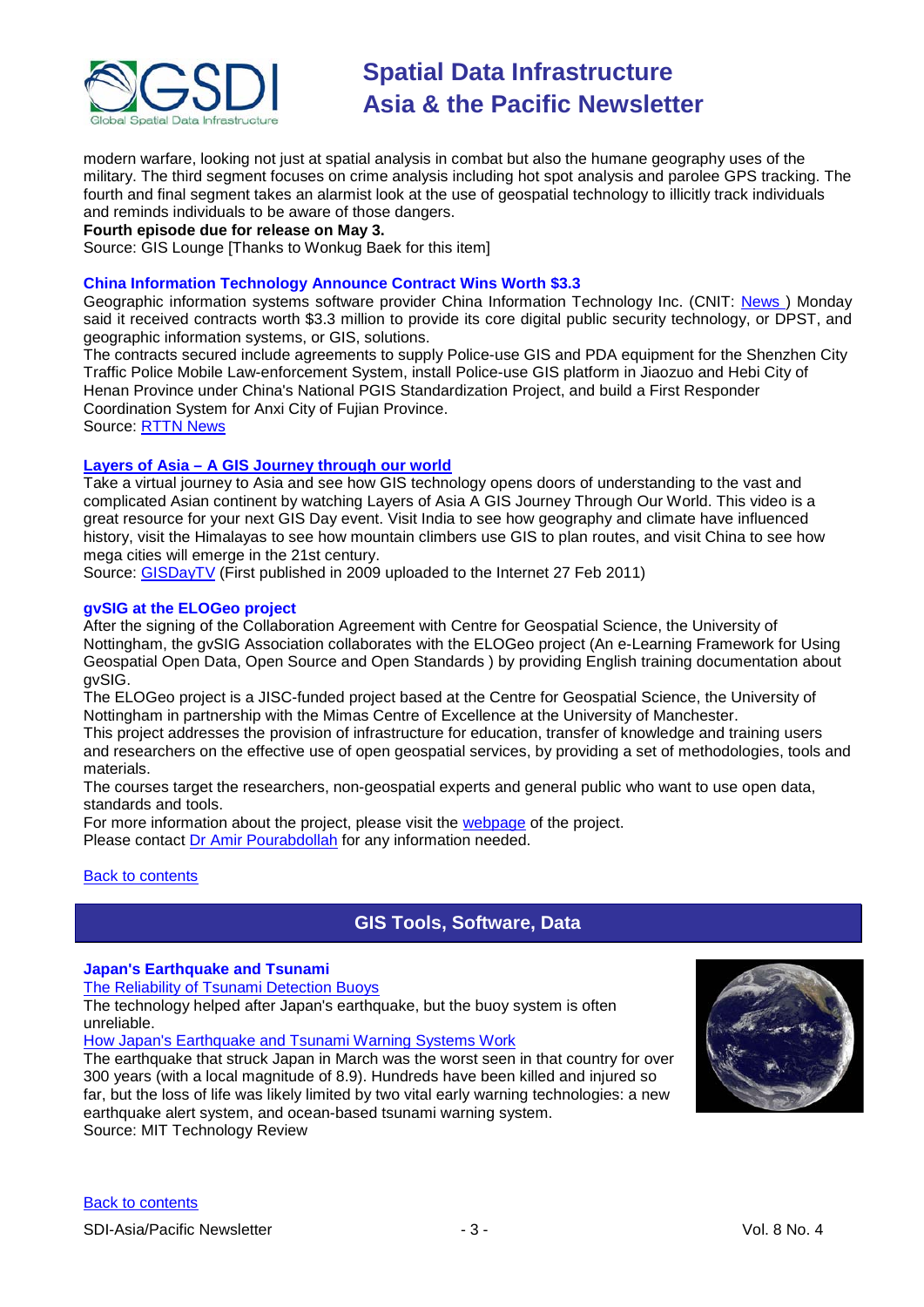

#### NASA [Image: GOES-11 Satellite Sees Pacific Ocean Basin After Japan Quake](http://www.spaceref.com/news/viewsr.html?pid=36396)

The GOES-11 satellite captured a stunning image of the Pacific Ocean as tsunami-generated waves move through the ocean basin. The waves were generated from the recent earthquake near Japan. Source: [www.SpaceRef.com](http://www.spaceref.com/)

#### ERDAS Offers Japan Imagery as Public Service

ERDAS is providing access to datasets that illustrate the devastation in Japan after the 9.0 magnitude earthquake and the subsequent tsunami on March 11, 2011. Source: [GIS User](http://www.gisuser.com/content/view/22949/2/)

**Before and after images of Minamisanrikucho** using a slide bar at: <http://demo.erdas.com.au/WebExamples/IWS/jquery/swipe/japan.html> Source: ERDAS

### **[A Japan Trends Map is now available from ESRI](http://www.esri.com/services/disaster-response/japan-earthquake-tsunami-2011-map/trends-map.html)**

The map visualizes a heat map of aggregated reports or reports categorized by property damage, hazards, evacuations, power outages, or help/services available Source: ESRI

#### **[US Army Geospatial Center Supports Japan Quake, Tsunami Relief Efforts](http://www.gisuser.com/content/view/23039/2/)** Source: GIS User

#### **[Korean Peninsula moved 5 cm east by Japan quake](http://www.thehindu.com/sci-tech/science/article1543144.ece)**

According to the Korea Astronomy and Space Science Institute (KASI), the Korean Peninsula has moved five centimetres to the east due to the massive quake that rocked Japan. After analysing GPS data, KASI claimed that the peninsula moved between 1 cm to 5 cm depending on the location, with Ulleung Island and nearby Dokdo islets in the East Sea being most affected. The south-western part of the country and Jeju Island off the peninsula's southern coast moved far less. Ulleung and Dokdo are the closest South Korean territories to the epicentre of the 9.0 magnitude tremor that devastated the north-eastern part of Honshu Island. The epicentre was located 130 kilometres east of Sendai city under the Pacific Ocean.

Source: The Hindu [Thanks to Wonkug Baek for this item]

#### **[World Earthquake Intensity Map](http://www.shef.ac.uk/mediacentre/2011/1858-earthquake-map-risk-population.html)**

A map, which provides a general representation of the risks of earthquakes on humanity using records from the past 4,000 years, has been produced by Benjamin Hennig, a

postgraduate researcher from the University of Sheffield. The new World Earthquake Intensity Map has been created on an equal-population map and allows us to understand the earthquake intensity in relation to today´s population distribution, giving an idea of where most people are at risk in regards to seismic activity. It provides a visualisation of all major earthquakes that have been complied in the Global Significant Earthquake Database. The database contains information on destructive earthquakes from 2150 BC to the present day that meet at least one of the following criteria: moderate damage

(approximately \$1 million or more), 10 or more deaths, magnitude 7.5 or greater, modified Mercalli intensity X or greater, or the earthquake generated a tsunami. The map was created using these records by calculating `kernel density´, an equation that shows the probability distribution of earthquakes, in order to visualise the areas most at risk from 2150 BC to the present day.

Source: University of Sheffield [Thanks to Wonkug Baek for this item]

#### **[Geophysical Activity Leads to Geospatial Technology Use](http://www.asmmag.com/features/feature/geophysical-activity-leads-to-geospatial-technology-use-2403947)**

Geophysical activity around the globe results in a need to monitor the earth's physical activity closely. Earthquakes, volcanoes and geological investigations are all monitored so internal and surface activities can be studied, understood and

even modeled. Recent earthquakes in Christchurch, New Zealand and Japan have lead to the use of geospatial tools and technologies. In other parts of the world, volcanoes are leading to the development of aeronautical changes and spatial management strategies

Source: Asian Surveying and Mapping





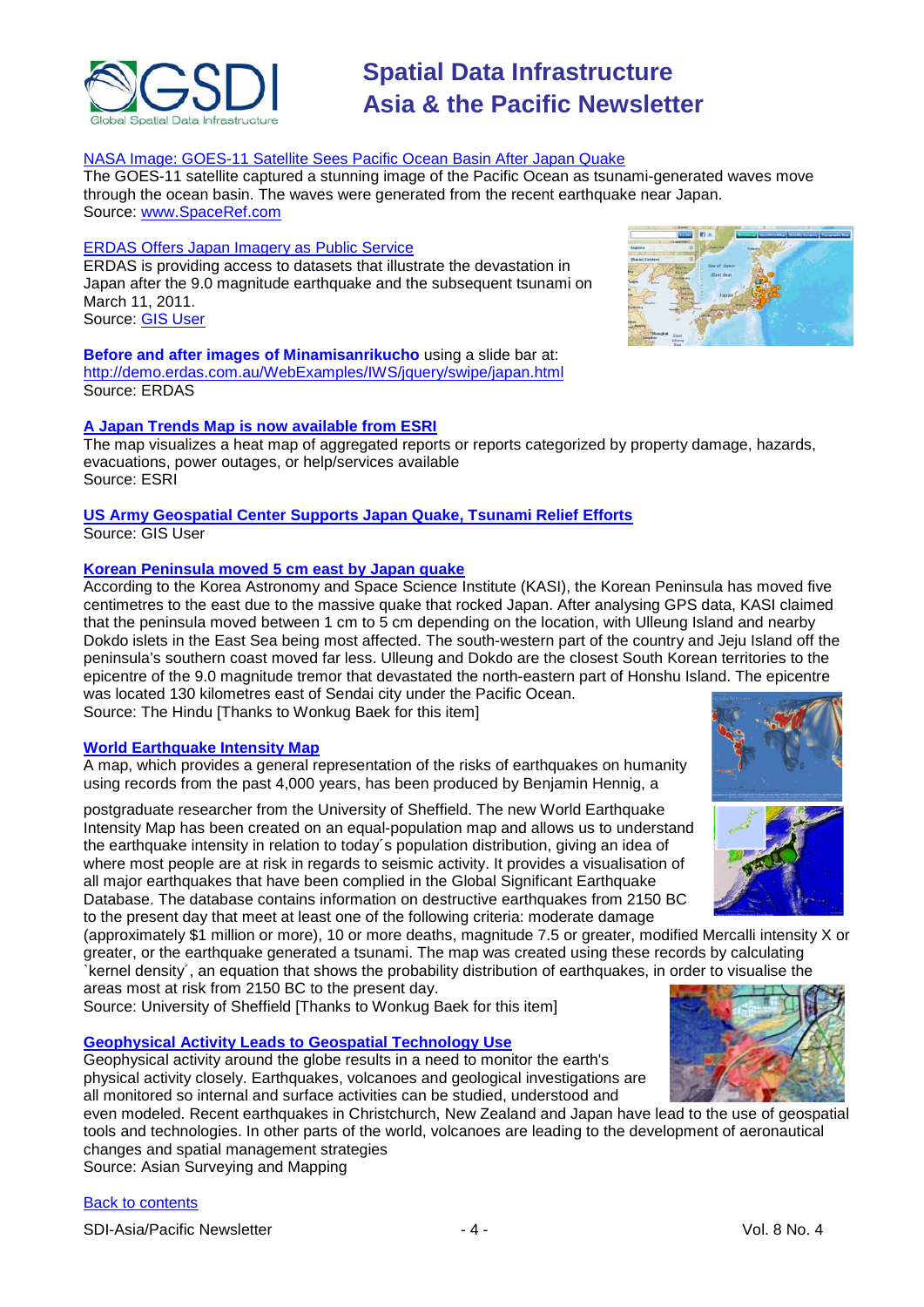

### **[What Are the Implications of Earthquake Displacement?](http://www.asmmag.com/features/feature/what-are-the-implications-of-earthquake-displacement-1703901)**

News from the Geospatial [Information Authority of Japan](http://www.gsi.go.jp/cais/topic110313-index-e.html) (GSI) confirms that the 9.0 magnitude Tohoku earthquake caused a severe horizontal displacement. Japan's GPS Earth Observation Network System (GEONET), which has 1,200 permanent monitoring stations, has provided a detailed view of between a 6 and 28 meter shift along two fault blocks totaling 400 kilometers long. Source: Asian Surveying and Mapping

#### **[Gravity's impact on Earth revealed in brilliant colour](http://www.theage.com.au/technology/sci-tech/gravitys-impact-on-earth-revealed-in-brilliant-colour-20110401-1cnxb.html)**

Scientists believe images from space could reveal important details about gravity's impact on Earth.

A European spacecraft has mapped the Earth's gravity with unrivalled precision - a feat that may ultimately help scientists predict earthquakes.

It maps the Earth's gravitational pulls as it orbits, recording its position with GPS and measuring the gravity in 3D accurate to one part in ten million million. Source: The Melbourne Age



#### **[South Australia to enhance LIS](http://geospatialworld.net/index.php?option=com_content&view=article&id=21912%3Asouth-australia-to-enhance-lis&catid=58%3Aapplication-lis&Itemid=1)**

The South Australian Government has entered into an eight-year agreement with Salmat, a call centre specialist, to deliver a land information management system within three years. Source: Geospatial World Weekly

### **[Mapping Shacks and Slums Helps Reduce Poverty](http://www.asmmag.com/features/feature/mapping-shacks-and-slums-aids-poverty-reduction-0303794)**

The benefits of mapping the informal settlement in slums has a large number of benefits. Detailing the settlement patterns allow for municipalities to provide services, such as water, sewer service and electricity. Mapping of slums provides the first step toward land governance, recognizing investments, allowing for land to be used as collateral to help bring the populations out of poverty. The mapping of the land also provides the means for setting up property taxes to offset new services.

Source: Asian Surveying & Mapping

### **[GPS over-reliance driving us toward catastrophe: experts](http://www.theage.com.au/technology/sci-tech/gps-overreliance-driving-us-toward-catastrophe-experts-20110311-1bqhl.html)**

It is an issue that many law enforcement agencies and governments don't want to discuss, according to Professor Andrew Dempster, a specialist in satellite navigation signal processing and receiver design. The problem? Australia and the world's reliance on global navigation satellite systems (GNSS), commonly known to many as GPS, and its vulnerability to be deliberately jammed or unintentionally interfered with. Source: Melbourne Age

#### **See also - [Technology Could Back Up GPS, Defeat Jammers](http://www.vector1media.com/news/headlines/19068-technology-could-back-up-gps-defeat-jammers.html)**

Experts met at the Global Navigation Satellite Systems (GNSS) Interference, Detection and Monitoring Conference 2011 in London to discuss this issue, following a report from the [Royal Academy of](http://www.ibtimes.com/articles/120664/20110309/gps-gnss-navigation-systems-satellites-royal-academy-of-engineering.htm)  [Engineering](http://www.ibtimes.com/articles/120664/20110309/gps-gnss-navigation-systems-satellites-royal-academy-of-engineering.htm) which laid out the risks of GPS disruption. eLORAN (Enhanced Long Range Navigation) was among the most actively discussed solutions to GPS jamming. Source: V1 Magazine

#### **[Human behavior, geodata collection, and sharing: Two stories](http://www.directionsmag.com/articles/human-behavior-geodata-collection-and-sharing-two-stories/151805)**

**Summary:** When we think of geodata collection and data sharing challenges the first thing that comes to mind may be "policy." But maybe something else should: "human behavior." Executive Editor Adena Schutzberg looks at her own behavior and her neighbors' during a cold and snowy few weeks outside of Boston for some insight.

Source: Directions Magazine & thanks to Kate Lance for bringing it to our attention

#### **[Intelligent Cities](http://www.time.com/time/specials/packages/0,28757,2026474,00.html)**

TIME magazine explores the evolving, deep-rooted connections between technology and ever expanding cities — from education and energy to government, health care and transportation. Source: Time Magazine

**[The world of predictive modelling](http://www.abc.net.au/rn/futuretense/stories/2011/3159468.htm#transcript)**

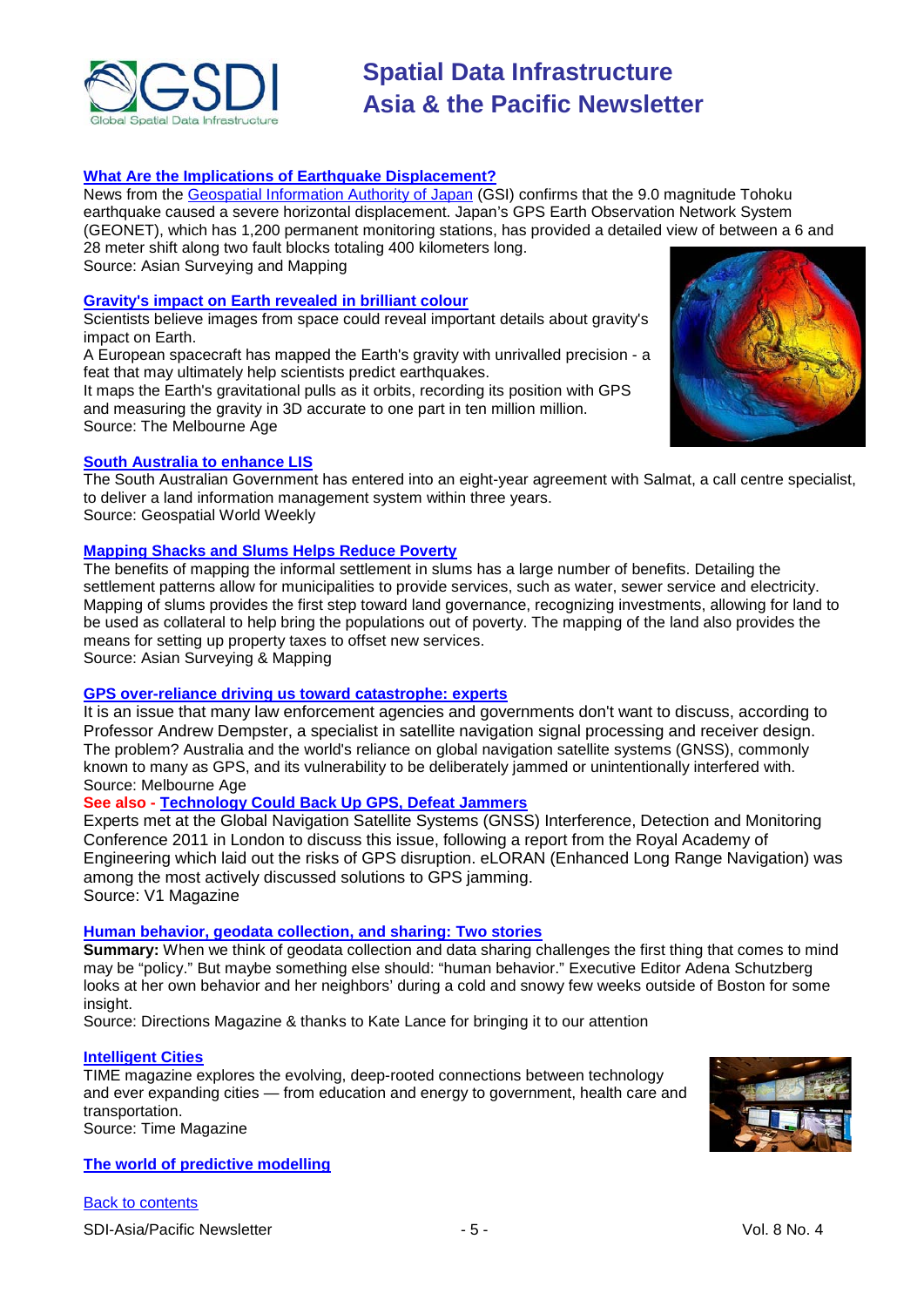

**[Online Map Games To Encourage and Engage Your Geographic Awareness](http://www.gisuser.com/content/view/23043/222/)** by Gretchen Peterson This article showcases some of the interactive maps that are scattered around the Web. … However, they are simple games that everyone can play to increase their geographic awareness. Source: GIS User

#### **Seoul upgrades GIS Portal**

Seoul, the capital of South Korea, has upgraded the city's GIS portal to better support the growing number of foreign tourists and students in the bustling metropolis. In an effort to boost tourism in the country's capital, the city government strengthened the foreign language support in the city's GIS portal. The upgraded GIS portal system now boasts of multi-lingual location-based services available in Korean, English, Japanese, and Chinese languages which would provide information on 19 cultural sites, walking tour programs in Seoul, and video streams of the city's many tourist attractions. The recent upgrade of the GIS portal would enable tourists to maximise their visit and bask in Seoul's rich cultural heritage. The GIS portal would offer maps and detailed location-related information about cultural sites where foreign tourists can learn about Korea's customs and traditions and enjoy authentic traditional delicacies. Official tourism statistics show a consistent upward trend of foreign tourists in South Korea. Foreign tourist arrivals exceeded 7 million, with Japanese tourists accounting nearly 40 per cent or 2.75 million, followed by Chinese tourists at 1.22 million, and Americans at 550,000. The English version of Seoul's GIS Portal can be visited through the [link.](http://gis.seoul.go.kr/SeoulGis/EnglishMap.html) Source: [www.futuregov.asia](http://www.futuregov.asia/) [Thanks to Wonkug Baek for this item]

#### **[GPS power for Australian public transport info](http://geospatialworld.net/index.php?option=com_content&view=article&id=21876%3Agps-power-for-australian-public-transport-info&catid=61%3Aapplication-transportation-navigation&Itemid=1)**

The next generation TransLink mobile website will include Journey Planner easy travel, featuring a GPS capability that allows customers to search for stops, go card retailers and journeys near their current location. Source: Geospatial World Weekly

#### **[Cadastre and Cadastral Survey History of Hong Kong](http://www.asmmag.com/features/feature/cadastre-and-cadastral-survey-history-of-hong-kong-1703902)**

Hong Kong has a long history of mapping and surveying since the beginning of the colony. This history dates back as far as the Qin (221-206 B.C.) and Han (206 B.C. - 220 A.D.) dynasties. Initial land divisions began on Hong Kong Island and would later extend to the New Territories. Since the current land area was returned to Chinese control, the land administration and cadastre survey have continued Source: Asian Surveying and Mapping



#### **Manila Observatory joins Asia disaster management project**

A Japan-led regional project that seeks to use remote sensing and GIS technologies in disaster management has named the Manila Observatory as a Data Analysis Node (DAN) in Asia Pacific. The Philippine Disaster Science Management Center (DSMC), along with the Congressional Commission on Science Technology and Engineering (Comste), said the Manila Observatory will now play a major role in supplying data to Sentinel Asia, an international project of the Japan Aerospace Exploration Agency (JAXA). Sentinel Asia aims to support disaster management in the Asia Pacific region by applying and promoting remote sensing and GIS technologies among its partners. As a Data Analysis Node, the Manila Observatory will provide analysis and interpretation of satellite data in aid of disaster management in the Philippines and the Asia Pacific region. The Manila Observatory maintains research programs in geomatics, regional climate systems, solid earth dynamics, space weather and air quality. The Observatory also promotes the advancement of science-based decision support systems in aid of climate change mitigation, adaptation, and disaster risk reduction. Source: [www.newsbytes.ph](http://www.newsbytes.ph/) [Thanks to Wonkug Baek for this item]

#### **[Cloud mapping by the Guardian](http://blog.thematicmapping.org/2011/03/guardian-is-using-natural-earth-vectors.html?utm_source=feedburner&utm_medium=email&utm_campaign=Feed%3A+thematicmapping+%28thematic+mapping+blog%29)**

One of the great benefits of Google Fusion Tables is the possibility to merge data from multiple tables. The Guardian Datablog is showing [an](http://www.guardian.co.uk/news/datablog/2011/mar/23/fco-travel-advice-map)  [example](http://www.guardian.co.uk/news/datablog/2011/mar/23/fco-travel-advice-map) of how you can combine your data with the Natural Earth tables presented in the last thematic mapping blog [post.](http://blog.thematicmapping.org/2011/02/natural-earth-vectors-in-cloud.html)

The Guardian is combining their **travel advice table** with one of thematic mapping's [Natural Earth tables](http://www.google.com/fusiontables/DataSource?dsrcid=424206) to create a [merged table.](http://www.google.com/fusiontables/DataSource?dsrcid=605610) This table is then used to create a choropleth map showing where in the world it's safe to travel (darker colours are countries with stronger warnings):

The map is created with the build-in mapping capabilities of Fusion Tables. Source: Thematic Mapping blog



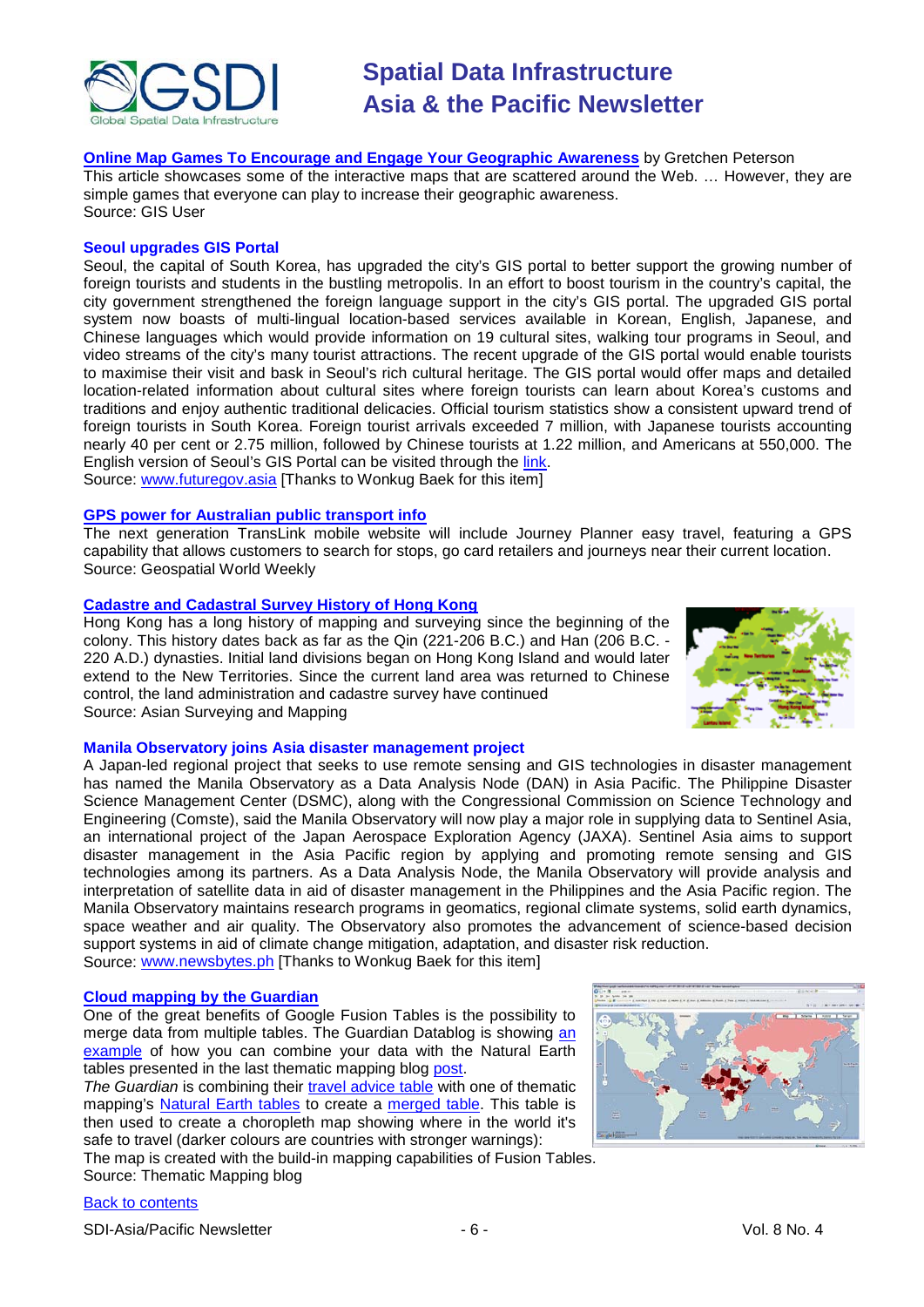

#### **[India strives to fine-tune coastline core projects](http://geospatialworld.net/index.php?option=com_content&view=article&id=21871%3Aindia-strives-to-fine-tune-coastline-core-projects&catid=52%3Aapplication-natural-resource-management&Itemid=1)**

India has decided to assess the carrying capacity of India's coastline before allowing multi-sector industries to come up along the coast.

Source: Geospatial World Weekly

#### **[GNSS for Safe Food Production Systems](http://www.asmmag.com/features/feature/gnss-for-safe-food-production-systems-2403948)**

The occurrence of radiation within the Japanese food supply is raising concern for both local and international consumers of food products from impacted areas - and even those areas that are completely safe. Accurate information about the food and water supply is needed so people can make informed decisions and public agencies can properly communicate with the public and those with vested interests. GNSS technologies can help by providing accurate location details from field surveys and infrastructure Source: Asian Surveying and Mapping

#### **Philippines to undertake unified mapping project**

Philippines is to undertake a unified mapping project, which aims to update the country's topographic map series and would implement a more detailed 1:10,000 map series for an estimated 50 per cent of the country's land mass. According to the Department of Environment and Natural Resources (DENR), Instead of the typical approach wherein different government agencies do their own mapping and GIS initiatives, this effort will pool funds for the acquisition of aerial photography and satellite imagery. DENR Secretary Ramon Paje said that around 80 per cent of planning, decision making and operations in different government agencies are being influenced by locations. He further added that the government uses spatial data for purposes such legislation, policy development, management of resources, environment protection, urban planning, and disaster management, among others. The agency also stressed the importance of using spatial information in government agencies in the country as it would not only improve business processes but could also potentially reduce the loss of lives when used for disaster management and Geohazard mapping given the unique location of the Philippines as an archipelago. The project will be coordinated by the National Mapping and Resource Information Authority which is part of the DENR.

Source: [FutureGov](http://www.futuregov.asia/articles/2011/mar/16/philippines-undertake-unified-mapping-project/) [Thanks to Wonkug Baek for this item]

#### **[Hong Kong prepares 3D spatial database](http://geospatialworld.net/index.php?option=com_content&view=article&id=21897%3Ahong-kong-prepares-3d-spatial-database&catid=49%3Aproduct-data&Itemid=1)**

Hong Kong, is constructing and maintaining a territory-wide 3D spatial database which would include buildings, roads and terrain with positional and height accuracy up to metre level Source: Geospatial World Weekly

#### **The Case for Real Estate GIS in China**

**Summary:** This article, by Renmin University of China assistant professor Yao Yongling and graduate student Li Yao, describes a real estate management system developed for the city of Yancheng in the JiangSu Province in China. In order to accommodate the growth in housing and adapt to the increasingly complex ownership register situation, the Yancheng government officially proposed building a real estate GIS at the end of 2008, and completed construction of the system in November 2010. This system involves 420 square kilometers of land, 14 million residents and 26 million data records.

Source: [Directions Magazine](http://www.directionsmag.com/articles/the-case-for-real-estate-gis-in-china/170371)

#### **[Delhi Geo-spatial Data Infrastructure Bill, 2011 passed by Assembly](http://www.newkerala.com/news/world/fullnews-174615.html)**

Speaking in the Assembly, Chief Minister Sheila Dikshit said Delhi is the first state to enact such an important Act. Ms Dikshit said the Delhi State Spatial Data Infrastructure (DSSDI) project is one of the flagship projects of the city government, launched to frame and implement policies for issues related to geo-spatial data. The DSSDI was approved by the Cabinet on November 13, 2010 and the project was awarded to the Survey of India for execution.

In order to provide teeth to implement the project, the Bill has been framed.

Ms Dikshit said the Bill aims at creating, updating, managing, disseminating and sharing for Delhi a geo-spatial data, geo-spatial map, geo-spatial system, geo-spatial application and geo-spatial portal which will serve as a base for planning and executing various development projects and utility services to be undertake by various departments, corporations, boards, local bodies, public authorities and public and private agencies to achieve goals of coordinated planning, effective governance, public welfare in the city.

Under the project, it was conceived to have a common and integrated Geographic Information System (GIS). Thanks to Kate Lance for this item.

#### [Back to contents](#page-0-0)

SDI-Asia/Pacific Newsletter  $\overline{7}$  - 7 -  $\overline{7}$  -  $\overline{7}$  -  $\overline{9}$  Vol. 8 No. 4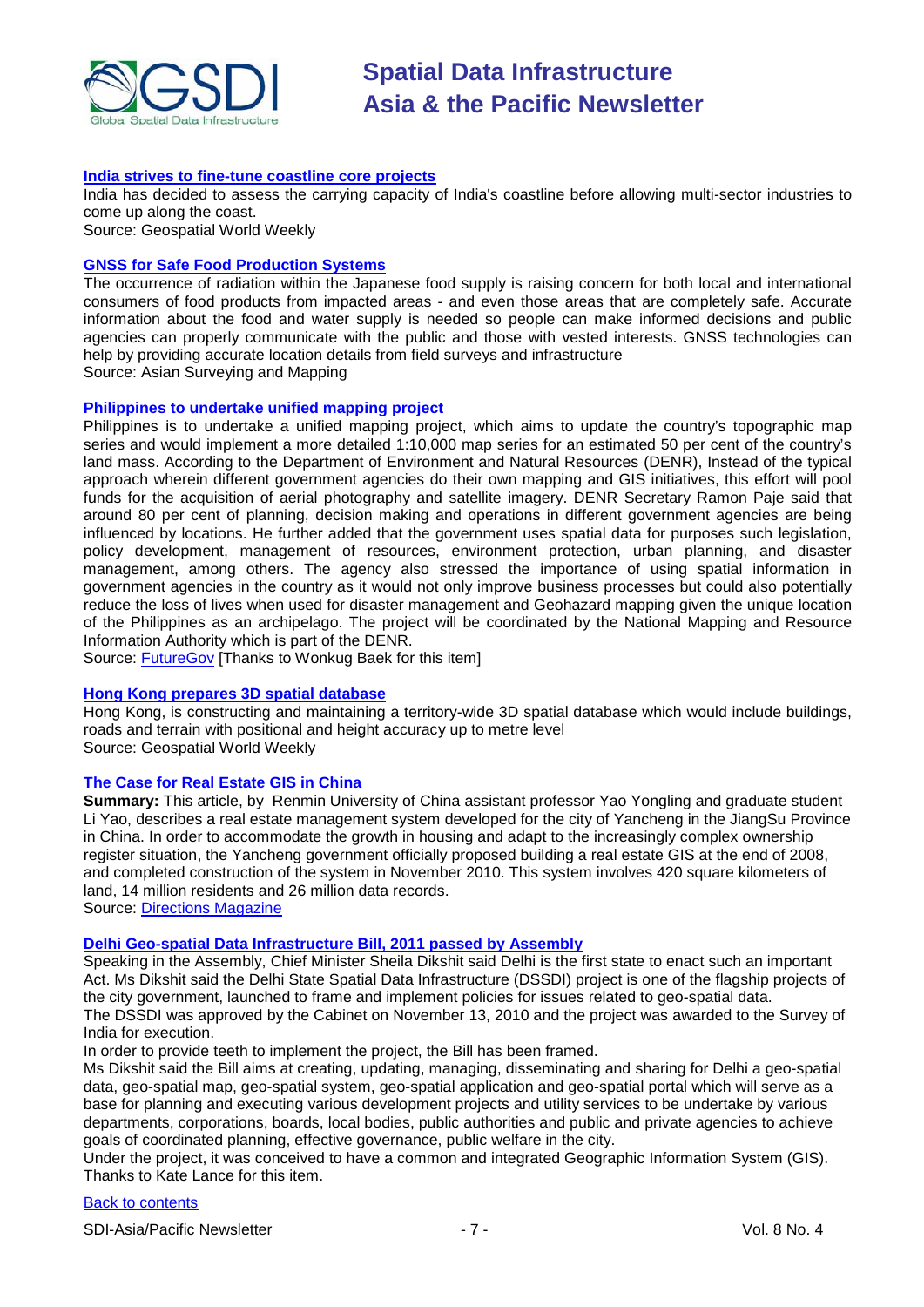

#### **[Quake in Myanmar prompts China to map active faults](http://geospatialworld.net/index.php?option=com_content&view=article&id=21917%3Aquake-in-myanmar-prompts-china-to-map-active-faults&catid=53%3Aapplication-natural-hazard-management&Itemid=1)**

Two 7.0 magnitude earthquakes stuck Myanmar on March 24. Earthquakes struck a relatively rural section of the country that borders on Thailand, Laos, and China. But these back to back disasters, earlier in Japan and now in Myanmar, prompted Chinese government to launch a campaign to map the country's active fault lines. Source: Geospatial World Weekly

#### <span id="page-7-0"></span>[Back to contents](#page-0-0)



#### **News from abroad**

*"This section has been included to highlight some of the developments happening outside the region which demonstrate SDI in action.*

#### **[Google offers real-time solution to traffic congestion](http://www.chicagotribune.com/news/local/breaking/chibrknews-google-maps-offers-realtime-solution-to-traffic-congestion-20110307,0,675242.story)**

Because the shortest distance often is not the fastest way to get around the congested Chicago area, Google Maps Navigation on Monday introduced an update to its driving directions software that uses real-time traffic information to recommend routes.

Google previously generated the route based solely on the shortest mileage to a destination. The revised program taps into conditions on the roads in an attempt to route drivers around the worst backups, officials said. Up to two routings are offered. These would show the mileage and travel times based on actual conditions at the moment, officials said. One might be a shorter distance, while another could be more miles but perhaps a faster trip due to lighter traffic congestion.

Source: Chicago Tribune

#### **Check out LiDAR New's video of the week: [Kinect-based Rescue Bot](http://www.lidarnews.com/content/view/8278/)**

The University of Warwick students use the Kinect to develop a rescue robot that can be used to search for people after an earthquake. Microsoft has big plans for the Kinect technology .... Source: [LiDAR News, March 2011](http://www.lidarnews.com/newsletter/Vol1No5.htm)

#### **[LiDAR Glasses for Blind People](http://blog.lidarnews.com/lidar-glasses-for-blind-people)**

The Saint Mary Academy Robotics Team known as S.M.A.R.T. recently won the state of Rhode Island competition proposing an innovative device to assist blind people – a pair of glasses with LIDAR sensors. … If the LiDAR glasses detect an object or change in elevation, a signal or voice (like a GPS) would be transmitted to an earpiece attached to the arm of the glasses. Additionally, the glasses would be charged by solar energy, much like calculators.

Source: LiDAR News

### **[U.S. Drones Fight Mexican Drug Trade](http://www.nytimes.com/2011/03/16/world/americas/16drug.html?_r=2&partner=rss&emc=rss)**

Stepping up its involvement in [Mexico'](http://topics.nytimes.com/top/news/international/countriesandterritories/mexico/index.html?inline=nyt-geo)s [drug war,](http://topics.nytimes.com/top/news/international/countriesandterritories/mexico/drug_trafficking/index.html?inline=nyt-classifier) the Obama administration has begun sending drones deep into Mexican territory to gather intelligence that helps locate major traffickers and follow their networks, according to American and Mexican officials. Source: New York Times

### **Canada government launches Open Data Portal**

The Government of Canada has launched the pilot project for an online Open Data Portal. Open Data is about offering Government data in a more useful and machine readable formats to enable citizens, the private sector and non-government organizations to leverage it in innovative and value-added ways. The Open Data Portal is a one-stop shop for federal Government data, providing data that can be downloaded free of charge. The portal facilitates access to datasets available on websites to citizens, researchers, voluntary organizations and the private sector. Application developers can reuse and mashup the data from the portal for commercial purposes, research, or community services to benefit all Canadians in a variety of ways. This pilot portal will initially bring together more than 260,000 datasets from the following ten participating departments available to all Canadians: Agriculture and Agri-Food Canada; Citizenship and Immigration Canada; Environment Canada; Department of Finance Canada; Fisheries and Oceans Canada; Library and Archives Canada; Natural Resources Canada; Statistics Canada; Transport Canada; and the Treasury Board Secretariat. The Open Data Portal is available at [www.data.gc.ca.](http://www.data.gc.ca/) The pilot phase will take place over a 12-month period, during which the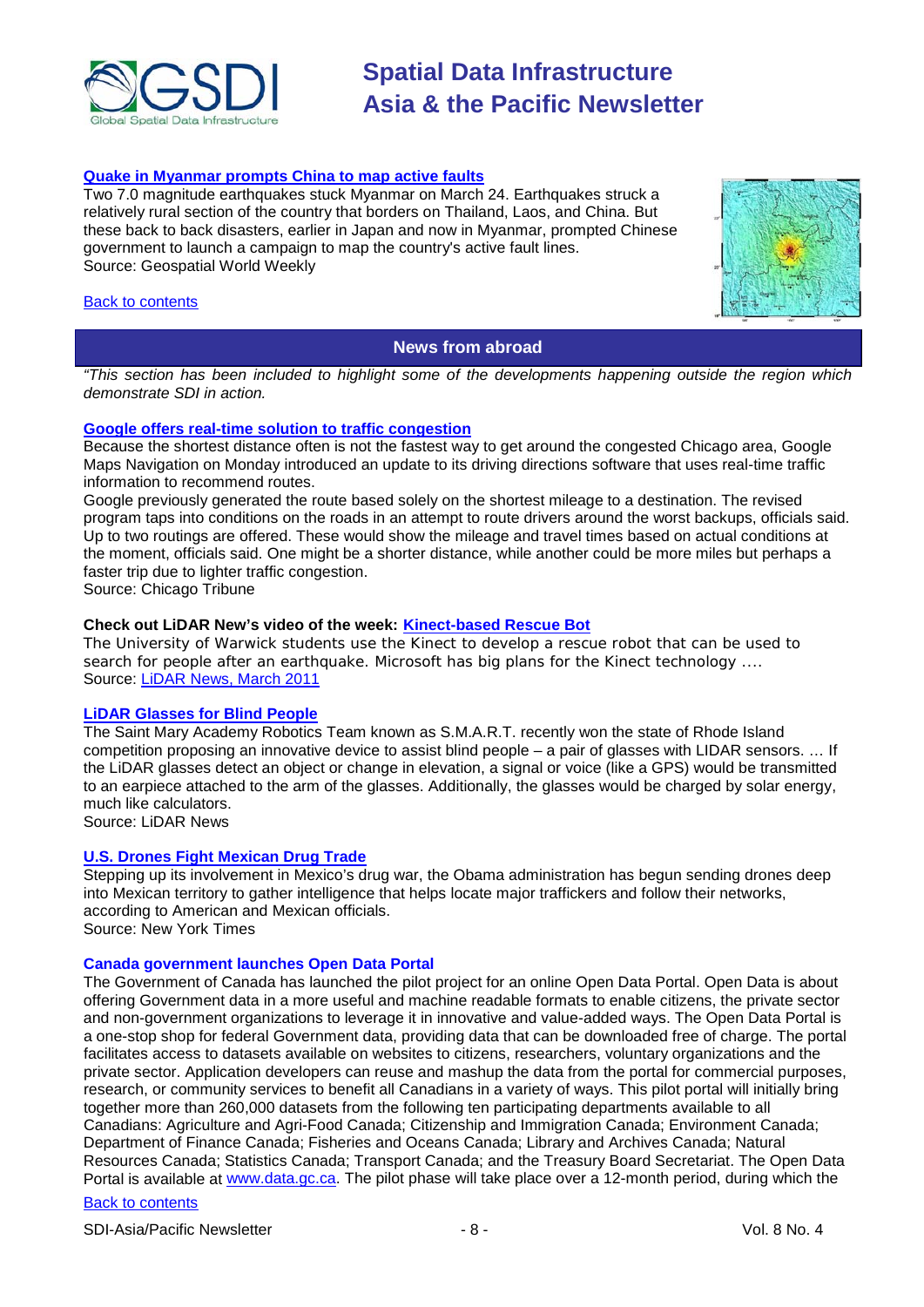

Government will continue to increase the number of datasets available to users and the number of participating departments.

Source: [www.tbs-sct.gc.ca](http://www.tbs-sct.gc.ca/) [Thanks to Wonkug Baek for this item]



#### **[Nuclear woes and rise of crowdsourced radiation maps](http://geospatialworld.net/index.php?option=com_content&view=article&id=21909%3Anuclear-woes-and-rise-of-crowdsourced-radiation-maps&catid=53%3Aapplication-natural-hazard-management&Itemid=1)**

Post devastating earthquake, tsunami, and nuclear crisis posed by [Fukushima Nuclear](http://geospatialworld.net/index.php?option=com_content&view=article&id=21813%3Aearthquake-triggers-nuclear-emergency&catid=53%3Aapplication-natural-hazard-management&Itemid=1)  [Power Plant,](http://geospatialworld.net/index.php?option=com_content&view=article&id=21813%3Aearthquake-triggers-nuclear-emergency&catid=53%3Aapplication-natural-hazard-management&Itemid=1) concerned citizens around the globe are searching for ways to keep themselves informed and aware in case of a pending crisis. Hence, they have created several crowd-sourced radiation maps. These maps show threat level in the areas most likely to be affected by a catastrophe: Japan, Asia and the US. Source: Geospatial World Weekly and [Singularity Hub](http://singularityhub.com/2011/03/24/japans-nuclear-woes-give-rise-to-crowd-sourced-radiation-maps-in-asia-and-us/)

#### **[The Far Side of the Moon --](http://www.nasa.gov/mission_pages/LRO/news/lro-farside.html) And All the Way Around**

A new topographic map of the moon will be released later this year, but a sneak-peek is available now! Source: NASA

#### **[Austrian authorities release detailed data on Japan radiation](http://www.dw-world.de/dw/article/0,,14938445,00.html)**

An Austrian institute has released the first specific radiation measurements from the Fukushima leak. One scientist says that radioactive cesium and iodine will likely be similar to that of the Chernobyl accident. Source: DW-World.DE Deutsche Welle

#### <span id="page-8-0"></span>**[Back to contents](#page-0-0)**

**Articles**

**[Defining Accuracies in Mobile LiDAR Surveying](http://www.lidarnews.com/content/view/8281/136)** by Stephen Clancy Source: LiDAR News

**[Mobile Mapping in southern Chile](http://www.lidarnews.com/content/view/8280/136)** by Richard Rybka Source: LiDAR News

#### **GIS-based model to evaluate [low impact development suitability location](http://geospatialworld.net/index.php?option=com_content&view=article&id=21767%3Agis-based-fuzzy-model-to-evaluate-low-impact-development-suitability-location&catid=161%3Aurban-planning-emerging-technologies&Itemid=41)**

by SMR Eslami, HR Fazeli, & A. Mehraban **Abstract**

Growing urbanisation is typically associated with increasing storm water runoff and non-point source pollution. Low impact development (LID) has been extended as a new approach for storm water management. LID components are utilised as supplementary to conventional drainage system in urban areas to decrease the runoff and alleviate non-point source pollution from storm water. In this study, a GIS-based fuzzy model base on LID site design criteria and hydrology principals was designed to determine suitability of potential locations for LID practices (especially bioretention) in a specific area. A dynamic rainfall-runoff simulation model (SWWM) was exploited to derive peak flows of links and nodes in the conventional drainage system. Finally, two models were compared to evaluate the accuracy of GIS- based fuzzy model and its criteria. Source: Geospatial World

#### **[Are We Too Dependent On GPS?](http://www.asmmag.com/features/feature/are-we-too-dependent-on-gps-1003837)** by Jeff Thurston

A recently released report in London suggested this past week that society has become too dependent on GPS - the technology that allows us to navigate and perform positioning guidance through the use of satellites. The author seriously wonders whether we have become too dependent on the technology. In fact, one might reasonably argue that society benefits from the satellite-based technology to such an extent that it transforms society and raises quality of life.

Source: Asian Surveying & Mapping

#### **[The effects of spatial population dataset choice on estimates of population at risk of disease](http://www.pophealthmetrics.com/content/9/1/4)**

by Andrew J Tatem, Nicholas Campiz, Peter W Gething, Robert W Snow and Catherine Linard **Abstract** - The spatial modeling of infectious disease distributions and dynamics is increasingly being undertaken for health services planning and disease control monitoring, implementation, and evaluation. Where



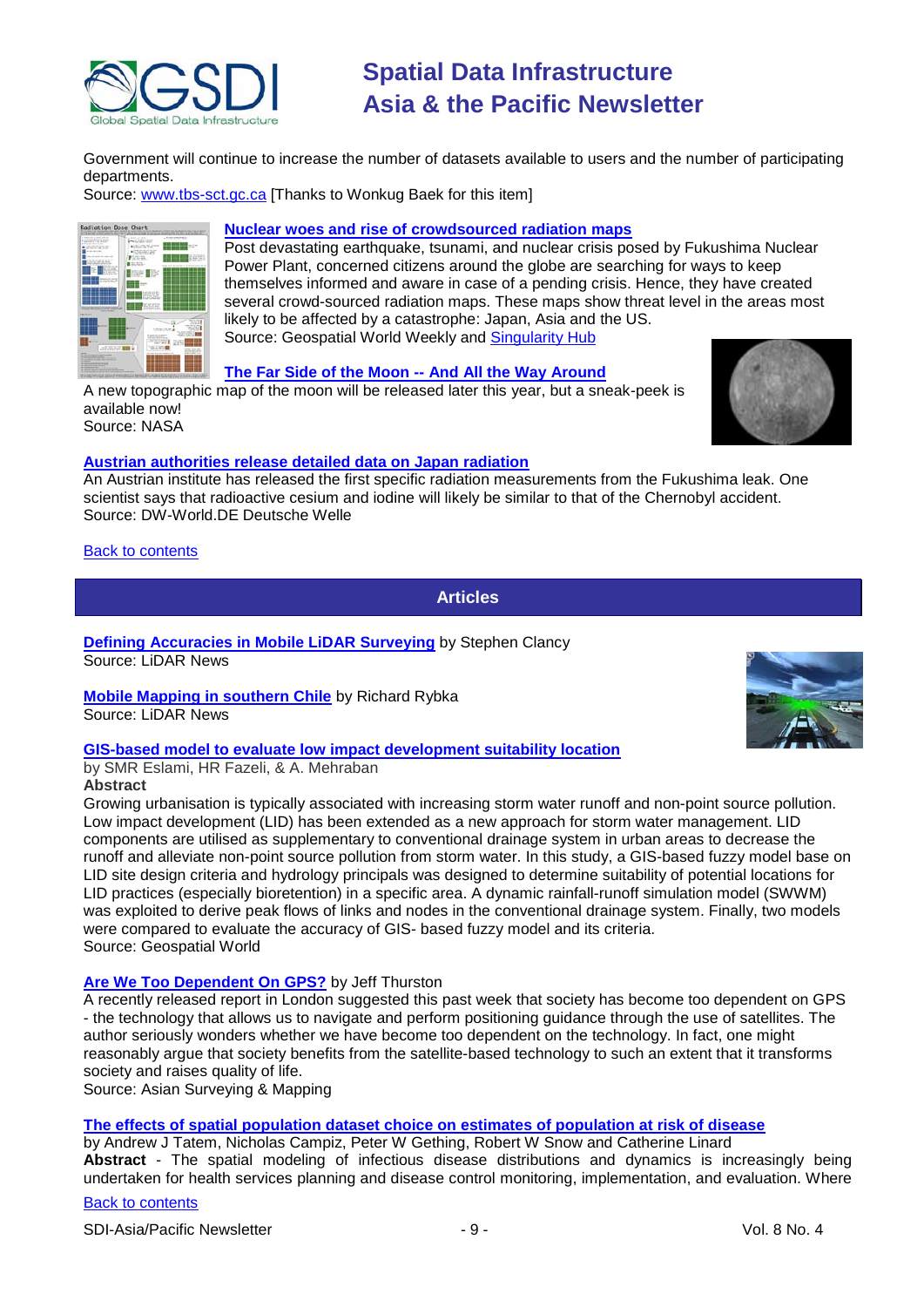

risks are heterogeneous in space or dependent on person-to-person transmission, spatial data on human population distributions are required to estimate infectious disease risks, burdens, and dynamics. Several different modeled human population distribution datasets are available and widely used, but the disparities among them and the implications for enumerating disease burdens and populations at risk have not been considered systematically. Here, we quantify some of these effects using global estimates of populations at risk (PAR) of P. falciparum malaria as an example.

#### **[Is Spatial Thinking Becoming Valued Throughout Higher Education?](http://www.gisuser.com/content/view/22983/222/)** by Joseph Kerski

Imagine what education would be like if spatial thinking and analysis with geotechnologies was a set of skills and a framework that was valued by others outside of the GIS education community. There is growing evidence that spatial thinking is becoming valued by those outside of geography in education.

Source: GIS User

#### **[The World of Geographically Referenced Information is Facing a Paradigm Shift](http://www.vector1media.com/article/features/19186-the-world-of-geographically-referenced-information-is-facing-a-paradigm-shift.html)** by Erik Kjems

One of the biggest issues or discussion subject within the whole geographic information domain at the moment is the ever-changing demands for handling information in a better and more efficient way. The domain is expanding in all kinds of directions. What remains is geo-referenced information handled with a computer. We are seeing applications and demonstrators showing off in 3D and the wonderful things one can experience here. We are seeing an ever-growing number of applications that handle online information for example traffic or flight control.

Source: Vector 1 media

#### **[SDI framework](http://mycoordinates.org/sdi-framework-2/)** by Warwick Jones, Micahel Ellyett, & Ngo Duc Mau

The work of building "Spatial Data Infrastructure" (SDI) is in progress all over the world. There are many challenges: governance, organisational, technical, data sharing, transitional and more. Readers may recall that in Feb 2011 issue we have published the first part of the paper. Here we present the concluding part. Source: Coordinates magazine



<span id="page-9-0"></span>[Back to contents](#page-0-0)

#### **Mapping How To - [Reporting Map Errors to Google maps, Bing, Mapquest,](http://www.gisuser.com/content/view/23066/222/)  [OSM, and others data providers](http://www.gisuser.com/content/view/23066/222/)**

You know the scenario... you browse an online map service for directions or a local search and notice an error or issue with a place of interest (POI), an error with a road segment, or notice some other oddity with the basemap layer. Now what? Luckily most of the major map providers have mechanisms to help users report errors... read on for details.

Source: GISuser

# **Books and Journals (including Videos and Web publications)**

**Roger Tomlinson's Updated** *Thinking About GIS* **Reflects New Technology Trends Redlands, California—**Esri Press has released the fourth edition of *[Thinking About GIS:](http://esripress.esri.com/display/index.cfm?fuseaction=display&websiteID=197&moduleID=0)  [Geographic Information System Planning for Managers,](http://esripress.esri.com/display/index.cfm?fuseaction=display&websiteID=197&moduleID=0)* the seminal book on planning and implementing a geographic information system (GIS). Roger Tomlinson, widely known as "the father of GIS," has updated this edition to include the latest trends in geospatial technology. Source: [ESRI](http://www.esri.com/news/releases/11-1qtr/roger-tomlinsons-updated-thinking-about-gis-reflects-new-technology-trends.html)



**[LiDAR News, Vol 1, No 5](http://www.lidarnews.com/newsletter/Vol1No5.htm)**

#### **[SERVIR-Africa community news -](http://www.servir.net/africa/index.php?option=com_mamblog&Itemid=54&task=show&action=all&id=0&ignorecount=1) entries posted in February 2011**

**[The third episode of the Geospatial Revolution Project has been released](http://geospatialrevolution.psu.edu/episode3/complete) Fourth episode due for release on May 3.** Source: GIS Lounge [Thanks to Wonkug Baek for this item]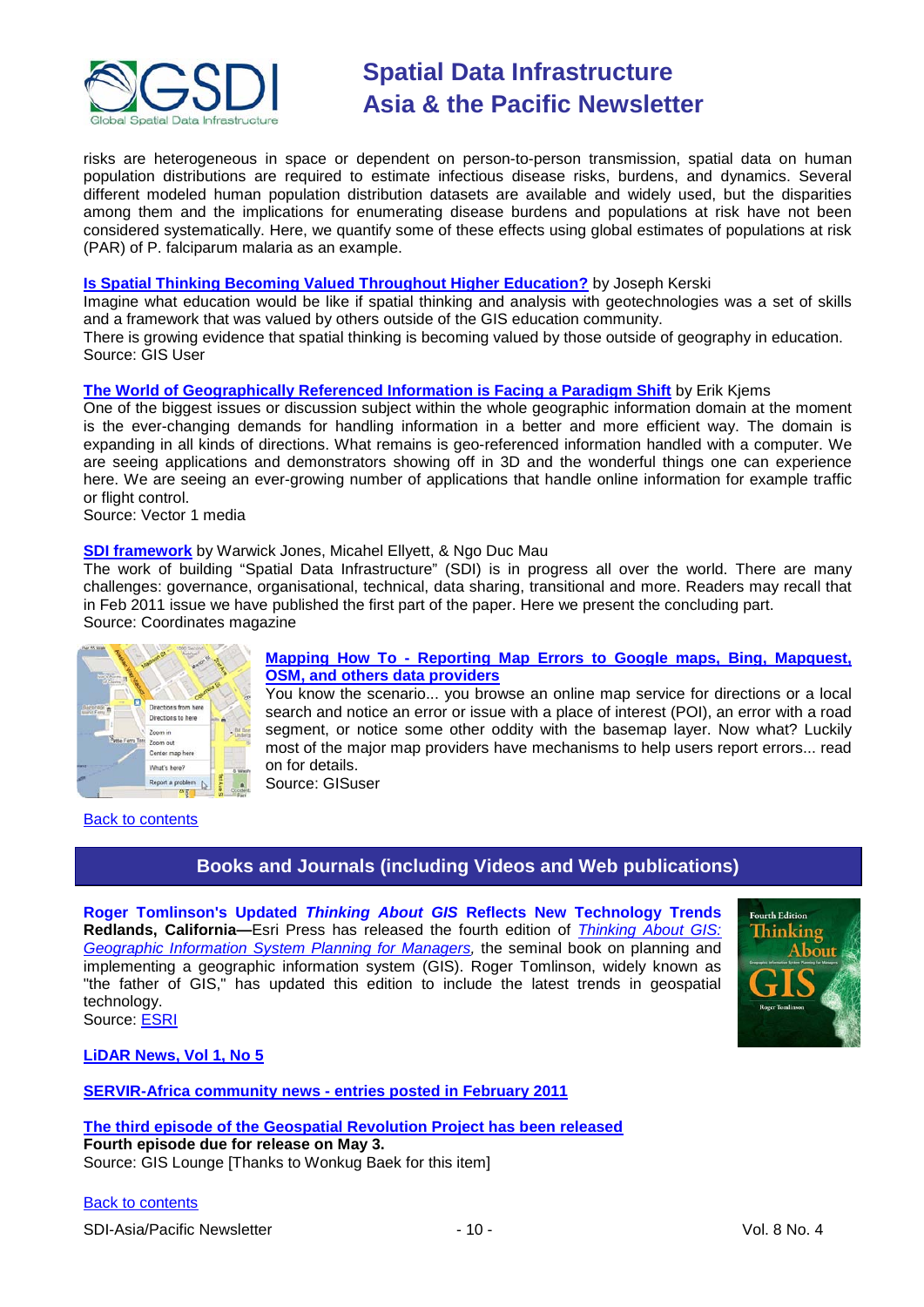

#### **[Russian-English Agricultural Atlas](http://www.agroatlas.ru/)**

The Russian-English Agricultural Atlas is the world's most comprehensive source of information on the geographic distribution of plant-based agriculture in Russia and neighboring countries. The Atlas contains 1500 maps that illustrate the distribution of 100 crops, 560 wild crop relatives, 640 diseases, pests and weeds, and 200 environmental parameters. Additionally, the Atlas provides detailed biological descriptions, illustrations, metadata and reference lists. Currently, individual maps can be downloaded and viewed using freely available AgroAtlas GIS Utility software, which can also be downloaded at this site. Source: [www.AgroAtlas.ru](http://www.agroatlas.ru/)

#### **[Audio slideshow: Mapping Africa](http://www.bbc.co.uk/news/world-12675464)**

Source: BBC News World and [V1 Magazine](http://www.vector1media.com/news/headlines/19073-audio-slideshow-mapping-africa.html)

**[The American Surveyor newsletter](http://www.amerisurv.com/newsletter/02MAR2011.htm)** (2 March) and [30 March](http://www.amerisurv.com/newsletter/30MAR2011.htm)

**GISuser - [GIS and Geospatial Technology News](http://www.gisuser.com/)**

**[Think Quarterly](http://thinkquarterly.co.uk/#aboutthebook)** – Google's new on-line magazine

<span id="page-10-0"></span>[Back to contents](#page-0-0)

# **Just for Fun!**



**[From the International Space Station Astronaut Photography](http://www.nasa.gov/mission_pages/station/expeditions/expedition17/earthday_imgs.html)  Collection:** ['Top Ten' Photos](http://www.nasa.gov/mission_pages/station/expeditions/expedition17/earthday_imgs.html)

### **Monopoly board game used to smuggle maps to WW2 prisoners of war**

<http://www.truthorfiction.com/rumors/m/monopoly-game.htm> <http://www.snopes.com/military/monopoly.asp>

<http://abcnews.go.com/Technology/monopolys-hidden-maps-wwii-pows-escape/story?id=8605905> <http://www.mapforum.com/04/escape.htm>

Source: Position magazine No 51, p 49 (Feb/March 2011)

**[The annals of chewing gum:](http://www.lidarnews.com/content/view/8286/) Laser Scanning Crime Scene Gum** by Gene Roe

There can be DNA on the gum and dental impressions in the gum that can be used to build the case. To obtain the DNA, the sampling procedures "may distort this malleable substance, thereby precluding accurate dental modeling". The solution – laser scan the gum first to preserve the 3D shape and then convert the scan into a digital model that can be used for dental comparison Source: LiDAR News

**[Geospatial World Weekly's "Image of the Week":](http://www.geospatialworld.net/index.php?option=com_imageoftheweek&view=managetemplate&id=22&Itemid=139&year=2011) recovery of the Ozone layer**

Your editors were unable to resist the urge to brighten the visual appearance of the newsletter Source: Geospatial World Weekly

#### **[Consumer Watchdog warns Taiwanese not to rely on GPS](http://www.geospatialworld.net/index.php?option=com_content&view=article&id=21752%3Awatchdog-warns-taiwanese-not-to-rely-on-gps&catid=66%3Aapplication-miscellaneous&Itemid=1)**

The Consumers' Foundation in Taiwan urged people not to be over-reliant on GPS devices, to avoid potentially fatal accidents that may result from following GPS directions. The foundation said that consumers who use navigation systems should still keep alert and not rely too much on the gadget Source: [Taipei Times](http://www.taipeitimes.com/News/taiwan/archives/2011/03/03/2003497249) and Geospatial World

#### **US imagery**

Glenn Letham at our sister site GISuser.com has compiled a state-by-state list of free imagery **[HERE](http://www.gisuser.com/content/view/16966/)** Source: The American Surveyor [newsletter](http://www.amerisurv.com/newsletter/02MAR2011.htm)

**[Scientific maps as art](http://www.wired.com/wiredscience/2011/03/best-science-maps/?pid=1051&viewall=true)** Source: Wired.com

[Back to contents](#page-0-0)

SDI-Asia/Pacific Newsletter  $\sim$  11 - 11 - Vol. 8 No. 4



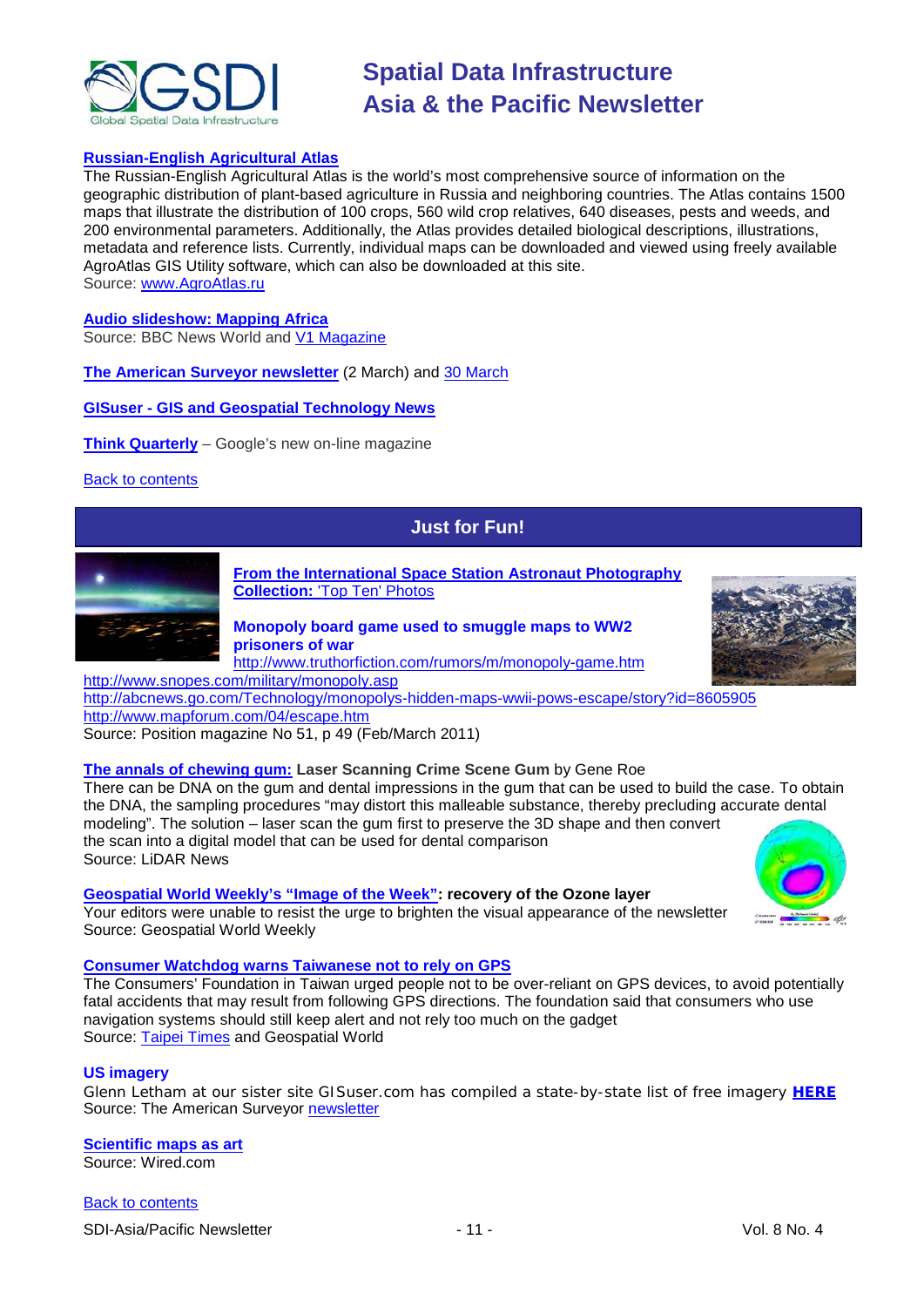

### **[Map of the Day: The Problem With Maps](http://motherjones.com/mixed-media/2011/03/map-day-problem-maps)** by Tim Murphy

Source: Mother Jones

#### **[Egyptair omits Israel from maps](http://www.upi.com/Top_News/World-News/2011/03/23/Egyptair-omits-Israel-from-maps/UPI-17541300883274/)**

Egyptair, Egypt's largest airline, reportedly has erased Israel from the map on its Web site, showing instead Jordan stretching to the Mediterranean Sea. Ynetnews.com reported Wednesday passengers seeking to fly to Tel Aviv will have a hard time finding it as there is no mention of Israel at all on the airline's Web site. Source: UPI.com

#### **[Hot Jobs Map of America Shows Which States in the US Are the Best to Find Employment](http://blog.ebayclassifieds.com/2011/03/17/state-of-jobs/)**

eBay Classifieds created a hot jobs map of America that shows which states in the US are the best to find employment. Reports show that 190,000 new jobs were created in February, and eBay Classifieds, who are all about helping people find jobs, show where these ar

The research to create the map looked at personal income per capita, unemployment rates, and crime rates in each state to determine which states have the most buoyant economies in this still very difficult economic climate. eBay Classifieds then researched the largest occupations and the fastest growing occupations in each state it, then found which cities had the largest median salary in each state to determine which industries were the best for finding a job. Source: The e-Bay Classifieds blog





Source: Wired Science

**[Map: The 12 States of America](http://www.theatlantic.com/misc/the-12-states-of-america/)** Source: The Atlantic Monthly

<span id="page-11-0"></span>[Back to contents](#page-0-0)

#### **[Help Make Better Map of Global Light Pollution](http://www.wired.com/wiredscience/2011/03/light-pollution-map/)**

You can help build the best global map of light pollution, the uniquely modern problem that has stolen starlight from most of the urbanized world. From March 22 through April 6, the [GLOBE at Night](http://www.globeatnight.org/) website will collect the public's measurements of the night sky. Anyone can participate by comparing their local view of specific constellations with magnitude charts on the site.

# **Training Opportunities**

#### **[Summer School "Advanced Spatial Data Infrastructures", Leuven, Belgium](http://www.spatialist.be/201101-school/index.ht)**

This event will take at the Irish College in Leuven between 8 and 15 July 2011, and is organised by the University of Melbourne (Australia), Leuven University and Brussels University (both Belgium), and supported by Global Spatial Data Infrastrucure (GSDI) Association. The key objective of this Summer School is to enhance the knowledge about the current developments in the field of spatial data infrastructures.

#### **GIS Courses by Distance Education NSW Riverina Tafe**

The courses listed below are all full Geographic Information Systems courses which can be studied over a number of semesters by distance study pathways.

[Certificate III in Spatial Information Services \(GIS\)](http://www.rit.tafensw.edu.au/nec/nrme/giscourses#Cert III in Spatial Information Services (CPP30109)) [Certificate IV in Spatial Information Services \(GIS\)](http://www.rit.tafensw.edu.au/nec/nrme/giscourses#Cert IV in Spatial Information Services (CPP40209))

[Diploma of Spatial Information Services \(GIS\)](http://www.rit.tafensw.edu.au/nec/nrme/giscourses#Diploma of Spatial Information Services (CPP50207))

Sourc[e: NSW River](http://www.rit.tafensw.edu.au/nec/nrme/giscourses)

#### **[Participatory Spatial Information Management and Communication Training Kit now available on-line](http://www.cta.int/en/About-us/CTA-news/Participatory-Spatial-Information-Management-and-Communication-Training-Kit-now-available-on-line)**

Co-published by CTA and IFAD in English and Spanish, the Training Kit is a unique product that can be tailored to meet user needs, ensuring that employees get the best training available on Participatory Spatial Information Management and Communication.

The [online version](http://pgis-tk.cta.int/) was launched at the beginning of March 2011. The DVD version was launched in December 2010. The Training Kit contains 15 Modules, each presented through a series of Units. Modules cover the entire

#### [Back to contents](#page-0-0)

SDI-Asia/Pacific Newsletter  $\sim$  12 - 12 - Vol. 8 No. 4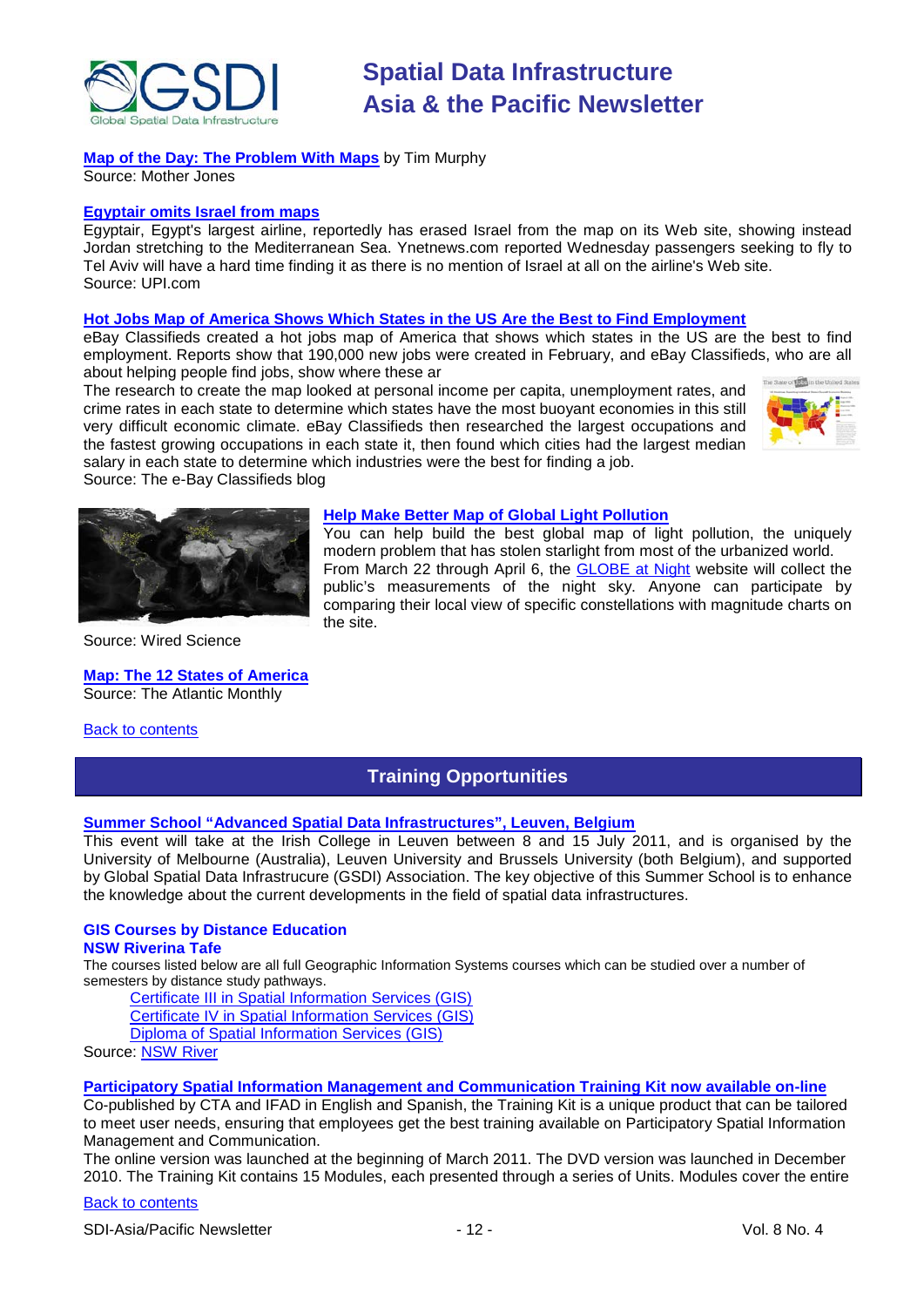

spectrum of good developmental practice – from mobilising communities to developing a communication strategy based on the outcome of participatory mapping activities. The Modules touch on topics such as the fundamentals of training, ethics and community groundwork and processes as well as the more technical low-, mid- and high-tech participatory mapping methods.

Users decide what they want to cover and when. The product has been developed using the Multimedia Training Kit (MMTK) approach – which allows you to pick and choose those Modules, Units and components that best suit your particular requirements and develop a curriculum to suit your specific needs. **Publishers:** Technical Centre for Agricultural and Rural Co-operation ACP-EU (CTA), Wageningen, The Netherlands and International Fund for Agricultural Development (IFAD), Rome, Italy Source: [The Centre for Agricultural and Rural Cooperation](http://www.cta.int/en/About-us/Who-we-are)

#### <span id="page-12-0"></span>[Back to contents](#page-0-0)

### **Employment Opportunities**

#### **Early Stage Researcher "Spatial Data Management/GeoWeb2.0" : Aarhus, DENMARK**

# **Posted:** March 21, 2011

#### **Expires:** May 01, 2011

Early Stage Researcher (ESR) position within the Marie Curie ITN "GEOCROWD - Creating a Geospatial Knowledge World", to work in the Data-Intensive Systems Group headed by Professor Christian S. Jensen at Aarhus University, Denmark.

#### **Additional Job Details**

For details of the Marie Curie Initial Training Network GEOCROWD see http://www.geocrowd.eu. Application Website: http://science.au.dk/en/studies/phd-studies/for-applicants/current-call/ Click "Computer Science" See also: [http://science.au.dk/en/studies/phd-studies/for-applicants/current-call/specific-projects/may-2011/data](http://science.au.dk/en/studies/phd-studies/for-applicants/current-call/specific-projects/may-2011/data-intensive-systems-group/)[intensive-systems-group/](http://science.au.dk/en/studies/phd-studies/for-applicants/current-call/specific-projects/may-2011/data-intensive-systems-group/)

#### **WWF Greater Mekong Programme, GIS/Data Management Officer**

**Position title**: GIS/Data Management Officer

**Reports to**: Protected Areas Manager, Annamites Carbon Sinks and Biodiversity project (CarBi project), WWF Laos

#### **Major Duties and Accountabilities:**

To support the CarBi project through satellite image habitat analysis, data compilation, mapping of relevant information, aerial picture analysis, and supporting the production of all necessary documentation. Further Information available from

[http://wwf.panda.org/who\\_we\\_are/jobs/?199686/WWF-Greater-Mekong-Programme-GISData-](http://wwf.panda.org/who_we_are/jobs/?199686/WWF-Greater-Mekong-Programme-GISData-Management-Officer)

#### [Management-Officer](http://wwf.panda.org/who_we_are/jobs/?199686/WWF-Greater-Mekong-Programme-GISData-Management-Officer)

Interested candidates should email a cover letter, curriculum vitae and available degrees and qualifications in English to [vacancy@wwfgreatermekong.org](mailto:vacancy@wwfgreatermekong.org) by **April 15, 2011**.

#### <span id="page-12-1"></span>**[Back to contents](#page-0-0)**

### **Conference Proceedings**

#### **"Nurturing 1 Malaysia through GIS"** 17 March 2011

GIS Day is an annual program which is jointly organized by Malaysian Remote Sensing & GIS Society Student Chapter (MRSGISSC), Universiti Putra Malaysia (UPM) and also Malaysian Remote Sensing Society (MRSS). [Speaker Biographies](https://sites.google.com/site/upmgisday2011/tentatives/speakers-biography)

### **Conferences, Events**

<span id="page-12-2"></span>For upcoming events of global or major international interest, please visit the [upcoming conference list o](http://gsdi.org/events/upcnf.asp)n the GSDI website – as this conference list will be reserved for conferences within or with specific interest to the Asia Pacific Region.

#### [Back to contents](#page-0-0)

SDI-Asia/Pacific Newsletter  $\sim$  13 - 13 - Vol. 8 No. 4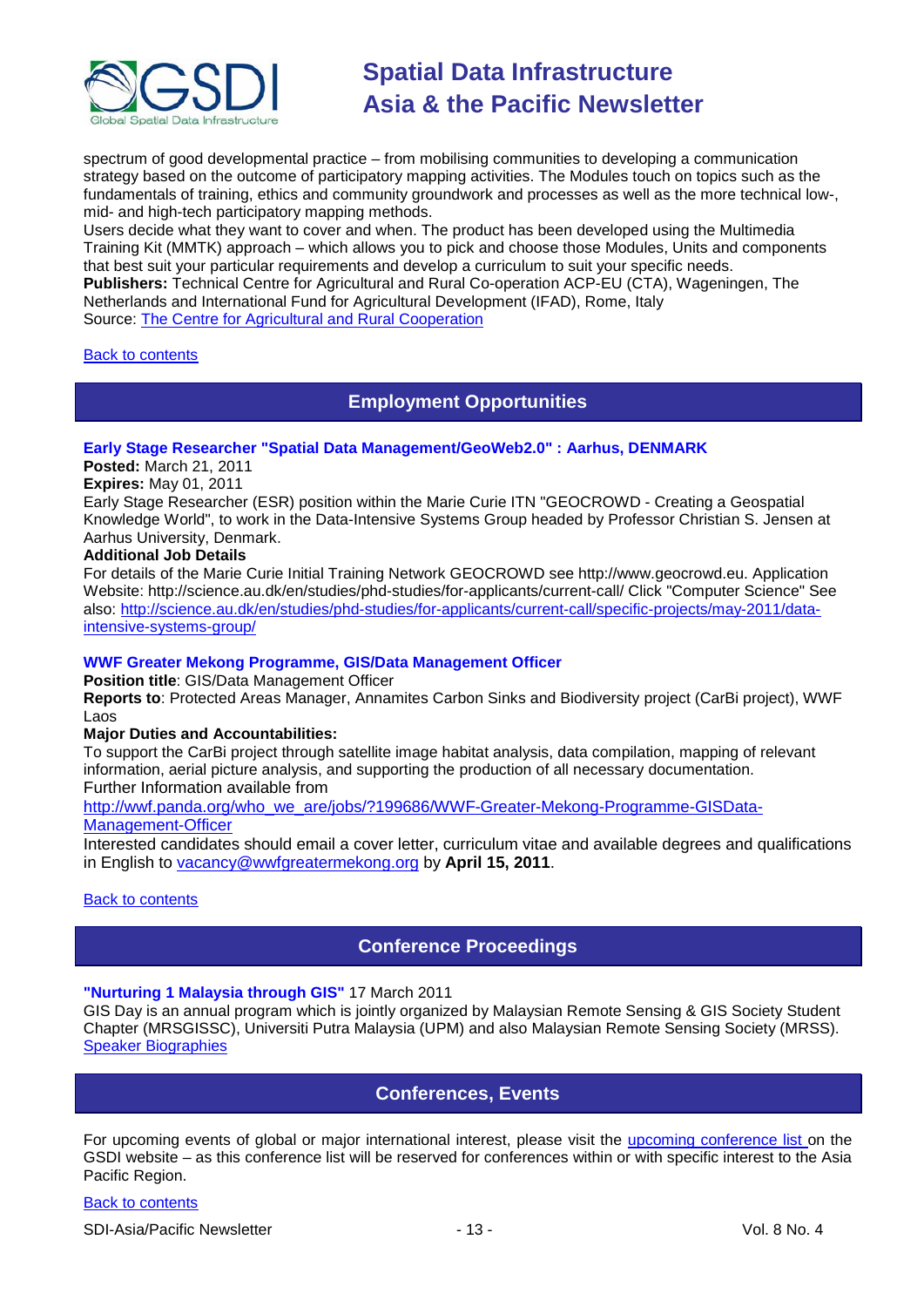

#### **The editors welcome news of conferences & events from the newsletter subscribers**

### **[Call for Expression of Interest to host AARSE 2014 and future Conferences](http://lists.gsdi.org/pipermail/sdi-africa/2010-November/001135.html)**

Call for Expression of Interest to host the 10th biennial International Conference of the African Association of Remote Sensing of the Environment (AARSE) in October 2014 and future Conferences. The 9th conference will be held in Morocco in October 2012.

| <b>Date</b>        | <b>Location</b>                               | <b>Event</b>                                                                                                                                                                                                                                                                                                                                                                                                                                                                                                                                                                                                                                                                                                                                                                                                                                                                                                                                                                                                     |  |
|--------------------|-----------------------------------------------|------------------------------------------------------------------------------------------------------------------------------------------------------------------------------------------------------------------------------------------------------------------------------------------------------------------------------------------------------------------------------------------------------------------------------------------------------------------------------------------------------------------------------------------------------------------------------------------------------------------------------------------------------------------------------------------------------------------------------------------------------------------------------------------------------------------------------------------------------------------------------------------------------------------------------------------------------------------------------------------------------------------|--|
| <b>April 2011</b>  |                                               |                                                                                                                                                                                                                                                                                                                                                                                                                                                                                                                                                                                                                                                                                                                                                                                                                                                                                                                                                                                                                  |  |
| 10 - 15 April      | Sydney, Australia                             | 34th International Symposium on Remote Sensing of<br><b>Environment (ISRSE)</b>                                                                                                                                                                                                                                                                                                                                                                                                                                                                                                                                                                                                                                                                                                                                                                                                                                                                                                                                  |  |
| 11-13 April        | Munich,<br>Germany                            | Joint urban remote sensing event                                                                                                                                                                                                                                                                                                                                                                                                                                                                                                                                                                                                                                                                                                                                                                                                                                                                                                                                                                                 |  |
| <b>12-16 April</b> | Seattle, USA                                  | <b>AAG Annual Meeting</b>                                                                                                                                                                                                                                                                                                                                                                                                                                                                                                                                                                                                                                                                                                                                                                                                                                                                                                                                                                                        |  |
| 13-15 April        | Moscow, Russia                                | V Anniversary International Conference "Remote Sensing - the<br><b>Synergy of High Technologies"</b>                                                                                                                                                                                                                                                                                                                                                                                                                                                                                                                                                                                                                                                                                                                                                                                                                                                                                                             |  |
| <b>17-19 April</b> | Doha, Qatar                                   | Map Middle East - 7 <sup>th</sup> Annual Middle East conference &<br><b>Exhibition on Geospatial Technology &amp; Applications</b><br>Contact                                                                                                                                                                                                                                                                                                                                                                                                                                                                                                                                                                                                                                                                                                                                                                                                                                                                    |  |
| 19-21 April        | Santa Clara,<br>California                    | <b>Where 2.0</b>                                                                                                                                                                                                                                                                                                                                                                                                                                                                                                                                                                                                                                                                                                                                                                                                                                                                                                                                                                                                 |  |
| <b>24-26 April</b> | Khobar, Eastern<br>Province,<br>Saudi Arabia. | <b>The Sixth National GIS Symposium in Saudi Arabia</b>                                                                                                                                                                                                                                                                                                                                                                                                                                                                                                                                                                                                                                                                                                                                                                                                                                                                                                                                                          |  |
| <b>May 2011</b>    |                                               |                                                                                                                                                                                                                                                                                                                                                                                                                                                                                                                                                                                                                                                                                                                                                                                                                                                                                                                                                                                                                  |  |
| $3 - 8$ May        | Antalya, Turkey                               | Gi4DM 2011 - Geolnformation for Disaster Management.<br>Contact<br>Full papers for Proceedings are required by March 31, 2011                                                                                                                                                                                                                                                                                                                                                                                                                                                                                                                                                                                                                                                                                                                                                                                                                                                                                    |  |
| 10-13 May          | Lakewood, Colo.,<br><b>USA</b>                | <b>USGS holds National Map Users Conference</b><br>The U.S. Geological Survey's (USGS) National Geospatial Program<br>(NGP) and the Office of Enterprise Information announced The<br>National Map (TNM) Users Conference, and the Geographic<br>Information Science Workshop to be held May 10-13, 2011 in<br>Lakewood, Colo. According to the announcement, this inaugural<br>event will assemble a wide range of participants including<br>scientists, managers and geospatial professionals from<br>government, industry, academia and other organizations. A goal of<br>TNM UC is to share accomplishments and progress, acknowledge<br>best practices, and exchange innovative ideas concerning The<br>National Map in supporting science initiatives. The role of the GIS<br>Workshop will be learning specific techniques for using GIS in<br>support of science. Interactive dialog will be encouraged through<br>panel and lightning sessions, poster presentations, workshops, and<br>demonstrations. |  |
| 12-13 May          | Isle of Capri, Italy                          | <b>Workshop on Global Scientific Data Infrastructures: the big</b><br>data challenges<br>This Workshop will be held at the "Hotel La Palma" in the island of<br>Capri, Italy.<br><b>Registration</b><br>The participation is free and the organizers will be able to offer the<br>coffee- breaks, working lunches, and a social dinner. The<br>participants have to cover their own travel and lodging expenses.<br>To register to the Workshop, fill in the online form.<br>Upon registration, you will receive an email confirmation message.<br>Registration for the workshop is limited by the venue capacity. Early<br>registration is strongly recommended.<br>Organizing Committee - Costantino Thanos, CNR-- ISTI, Italy                                                                                                                                                                                                                                                                                 |  |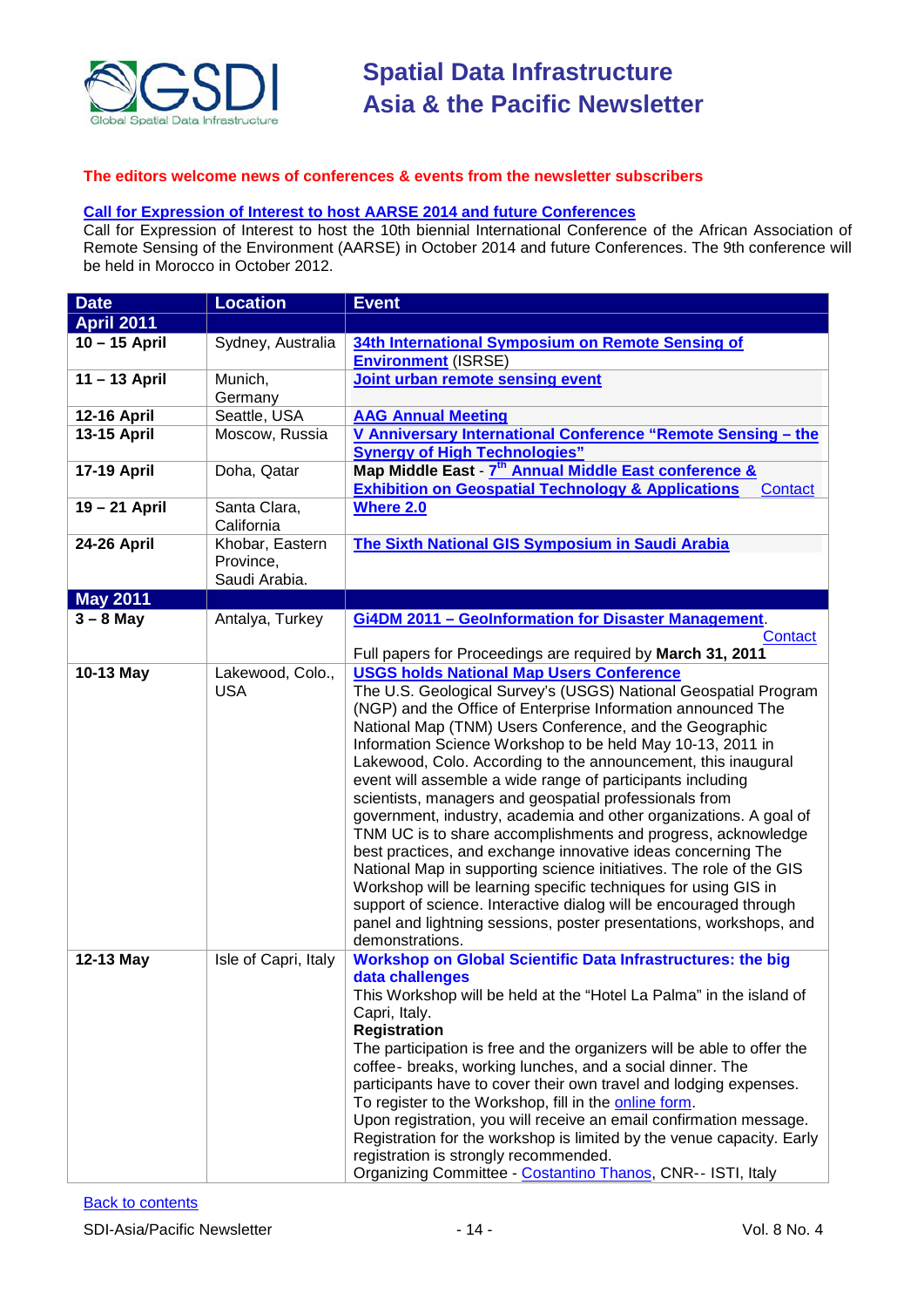

|                      |                                                     | and Yannis Ioannidis, University of Athens, Greece                                                                                                                                                                                                                                                                                                                                                                                                                                                                                                                                                                                                                                                                                                                                                                       |  |  |
|----------------------|-----------------------------------------------------|--------------------------------------------------------------------------------------------------------------------------------------------------------------------------------------------------------------------------------------------------------------------------------------------------------------------------------------------------------------------------------------------------------------------------------------------------------------------------------------------------------------------------------------------------------------------------------------------------------------------------------------------------------------------------------------------------------------------------------------------------------------------------------------------------------------------------|--|--|
|                      |                                                     | Secretariat support - Catherine Bosio, CNR--- ISTI, Italy                                                                                                                                                                                                                                                                                                                                                                                                                                                                                                                                                                                                                                                                                                                                                                |  |  |
| 17 – 18 May<br>"NEW" | Essen, Germany                                      | <b>Faro 3-D Documentation Conference</b>                                                                                                                                                                                                                                                                                                                                                                                                                                                                                                                                                                                                                                                                                                                                                                                 |  |  |
| $18 - 22$ May        | Marrakech,<br>Morocco                               | <b>FIG Working Week</b>                                                                                                                                                                                                                                                                                                                                                                                                                                                                                                                                                                                                                                                                                                                                                                                                  |  |  |
| 16-18 May 2011       | Almaty,                                             | <b>Pre-Conference Workshop at the Annual GIS in Central Asia</b>                                                                                                                                                                                                                                                                                                                                                                                                                                                                                                                                                                                                                                                                                                                                                         |  |  |
| "NEW"                | Kazakhstan                                          | <b>Conference (GISCA)</b><br>A limited number of workshop travel grants for EPU members are<br>available. There is a limit of max. 2 grants for participants per EPU<br>member institution.<br>Selection will be done by the Workshop committee and organization<br>team.<br>Application for workshop participation must include:<br>- Letter of Motivation (max. 1 page) describing the relevance of the<br>workshop topics to the academic and research focus of the<br>applicant.<br>- Short CV providing an overview about the academic and research<br>background including the level of potential GIS experience of the<br>applicant.<br>- All documents must be submitted in English in digital form not<br>later than April 8, 2011 to the organizing committee.<br>- Notification of acceptance: April 15, 2011 |  |  |
|                      |                                                     | - Confirmation of participation: April 21,?2011                                                                                                                                                                                                                                                                                                                                                                                                                                                                                                                                                                                                                                                                                                                                                                          |  |  |
| $19 - 20$ May        | Almaty,<br>Kazakhstan                               | <b>Annual Central Asia GIS Conference - GISCA 2011</b><br><b>Geoinformatics: Managing Environment, Resources and Risk</b><br>March 1 - Submission of abstracts CLOSED<br>April 1 - Notification of acceptance<br>May 1 - Fully formatted copy of full papers uploaded (see authoring<br>instructions!)<br>May 1 - Registration for poster exhibit<br>Local organisation: gisca11-info@aca-giscience.org<br>Program enquiries: gisca11@aca-giscience.org                                                                                                                                                                                                                                                                                                                                                                  |  |  |
| $26 - 29$ May        | Nanjing, CHINA,                                     | <b>LIDAR and Radar Mapping: Technologies and Applications</b><br>Full paper submission deadline - CLOSED<br>Contact                                                                                                                                                                                                                                                                                                                                                                                                                                                                                                                                                                                                                                                                                                      |  |  |
| $31$ May $- 2$ June  | Cape Town,<br>South Africa                          | AfricaGEO 2011                                                                                                                                                                                                                                                                                                                                                                                                                                                                                                                                                                                                                                                                                                                                                                                                           |  |  |
| <b>June 2011</b>     |                                                     |                                                                                                                                                                                                                                                                                                                                                                                                                                                                                                                                                                                                                                                                                                                                                                                                                          |  |  |
| 4 June               | Sydney, Australia                                   | "whereNSW" Camp - The all day spatial camp will be held Sydney                                                                                                                                                                                                                                                                                                                                                                                                                                                                                                                                                                                                                                                                                                                                                           |  |  |
| "NEW"                |                                                     | on Saturday, 4 June 2011.<br><b>NSW Location Intelligence Strategy</b><br>The NSW Government is developing a high level, whole-of-<br>government strategy to plan and manage spatial information,<br>infrastructure and services across NSW. The team will be<br>encouraging participation and consultation through a range of<br>channels, including . Engagement with NSW Spatial Council .<br>Online consultative tools . "whereNSW" Camp . Targeted one-on-<br>one stakeholder interviews • NSW Location Intelligence Strategy<br>Thought Leadership Forum.                                                                                                                                                                                                                                                          |  |  |
| 14 June              | Washington, D.C                                     | <b>Forum On Earth Observations V</b>                                                                                                                                                                                                                                                                                                                                                                                                                                                                                                                                                                                                                                                                                                                                                                                     |  |  |
| 15-17 JUNE           | Munster,<br>Germany                                 | <b>GEOINFORMATIK 2011</b>                                                                                                                                                                                                                                                                                                                                                                                                                                                                                                                                                                                                                                                                                                                                                                                                |  |  |
| 20 - 23 JUNE         | University of<br>Cantabria,<br>Santander,<br>Spain. | "Cities, Technologies and Planning" CTP 11<br>in conjunction with<br>The 2011 International Conference on Computational<br><b>Science and its Applications (ICCSA 2011)</b>                                                                                                                                                                                                                                                                                                                                                                                                                                                                                                                                                                                                                                              |  |  |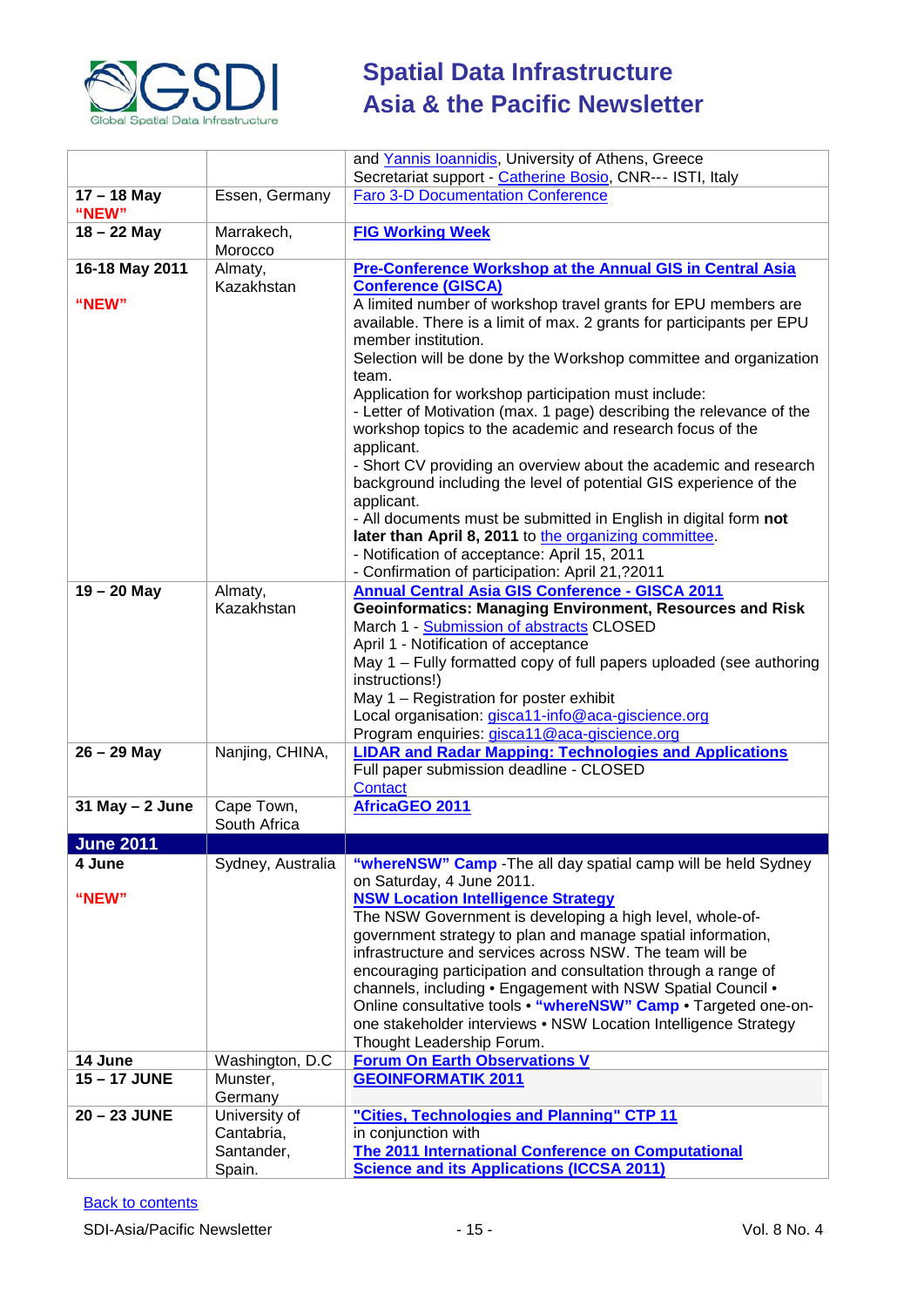

| Nottingham, UK<br>21-23 JUNE<br>Dijon, France<br>The International Conference on Digital Information and<br><b>Communication Technology and its Applications</b><br>(DICTAP2011) Université de Bourgogne<br>For inquires, please send email to di@sdiwc.net<br>All the papers will be reviewed and the accepted papers in the<br>conference will be published in the "Communications in Computer<br>and Information Science" (CCIS) of Springer Lecture Notes Series<br>< www.springer.com/series/7899 >, and will be indexed in many<br>global databases including ISI Proceedings and Scopus. In<br>addition, selected papers after complete modification and revision<br>will be published in the special issues journals.<br>Researchers are encouraged to submit their work electronically.<br>Submitted paper should not exceed 15 pages, including<br>illustrations. Papers should be submitted electronically. All papers<br>will be fully refereed by a minimum of two specialized referees.<br>Before final acceptance, all referees comments must be<br>considered.<br><b>Important Dates</b><br>==============<br>: CLOSED<br><b>Submission Date</b><br>Camera Ready submission: April 10, 2011<br>Registration<br>: April 10, 2011<br><b>SEASC and ISC 2011</b><br>22 - 24 JUNE<br>Kuala Lumpur,<br>The 11th South East Asian Survey Congress and the 13th<br>Malaysai<br>International Surveyors' Congress.<br>The theme "Innovation towards Sustainability", in conjunction with<br>the Institution of Surveyors Malaysia's 50th year celebrations.<br>27 - 29 JUNE<br><b>Universiti</b><br><b>ICSECS 2011 (Malaysia)</b><br><b>Malaysia</b><br>The Second International Conference on Software Engineering and<br>Pahang,<br>Computer Systems (ICSECS2011)<br>Malaysia<br>28 June - 7 July<br>Melbourne,<br><b>XXV IUGG General Assembly</b><br>Earth on the Edge: Science for a sustainable Planet<br>Australia<br>The IUGG 2011 Scientific Program Committee invites the<br>submission of abstracts on original work to be considered for oral or<br>poster presentation at the IUGG 2011 General Assembly<br><b>Download Brochure</b><br>Contact<br>28 June - 7 July<br><b>IAG General Assembly</b><br>Melbourne,<br>Download Brochure<br>Australia<br><b>ICSDM 2011 &amp; BJ-IWGIS 2011</b><br>29 June - 1 July<br>Fuzhou, China<br><b>IEEE International Conference on Spatial Data Mining and</b><br>Geographical Knowledge Services (ICSDM 2011) - AND -<br>Beijing International Workshop on Geographical Information<br>System (BJ-IWGIS 2011)<br>The conference theme is "Bridging the Gap Between Spatial<br>Information Technology and Geoscience Research".<br>One of the keynote addresses is titled "SDI and Digital Asia as<br><b>Information Commons."</b><br><b>July 2011</b><br>$3 - 8$ July<br>Paris<br>25th International Cartographic Conference.<br>15th General Assembly of the International Cartographic<br><b>Association (ICA)</b><br>Abstracts were due 4th October, 2010. | 21-22 JUNE | University of | Third Open Source GIS UK Conference - OSGIS 2011 |  |  |
|-------------------------------------------------------------------------------------------------------------------------------------------------------------------------------------------------------------------------------------------------------------------------------------------------------------------------------------------------------------------------------------------------------------------------------------------------------------------------------------------------------------------------------------------------------------------------------------------------------------------------------------------------------------------------------------------------------------------------------------------------------------------------------------------------------------------------------------------------------------------------------------------------------------------------------------------------------------------------------------------------------------------------------------------------------------------------------------------------------------------------------------------------------------------------------------------------------------------------------------------------------------------------------------------------------------------------------------------------------------------------------------------------------------------------------------------------------------------------------------------------------------------------------------------------------------------------------------------------------------------------------------------------------------------------------------------------------------------------------------------------------------------------------------------------------------------------------------------------------------------------------------------------------------------------------------------------------------------------------------------------------------------------------------------------------------------------------------------------------------------------------------------------------------------------------------------------------------------------------------------------------------------------------------------------------------------------------------------------------------------------------------------------------------------------------------------------------------------------------------------------------------------------------------------------------------------------------------------------------------------------------------------------------------------------------------------------------------------------------------------------------------------------------------------------------------------------------------------------------------------------------------------------------------------------------------------------------------------------------------------------------------------------|------------|---------------|--------------------------------------------------|--|--|
|                                                                                                                                                                                                                                                                                                                                                                                                                                                                                                                                                                                                                                                                                                                                                                                                                                                                                                                                                                                                                                                                                                                                                                                                                                                                                                                                                                                                                                                                                                                                                                                                                                                                                                                                                                                                                                                                                                                                                                                                                                                                                                                                                                                                                                                                                                                                                                                                                                                                                                                                                                                                                                                                                                                                                                                                                                                                                                                                                                                                                         |            |               |                                                  |  |  |
|                                                                                                                                                                                                                                                                                                                                                                                                                                                                                                                                                                                                                                                                                                                                                                                                                                                                                                                                                                                                                                                                                                                                                                                                                                                                                                                                                                                                                                                                                                                                                                                                                                                                                                                                                                                                                                                                                                                                                                                                                                                                                                                                                                                                                                                                                                                                                                                                                                                                                                                                                                                                                                                                                                                                                                                                                                                                                                                                                                                                                         |            |               |                                                  |  |  |
|                                                                                                                                                                                                                                                                                                                                                                                                                                                                                                                                                                                                                                                                                                                                                                                                                                                                                                                                                                                                                                                                                                                                                                                                                                                                                                                                                                                                                                                                                                                                                                                                                                                                                                                                                                                                                                                                                                                                                                                                                                                                                                                                                                                                                                                                                                                                                                                                                                                                                                                                                                                                                                                                                                                                                                                                                                                                                                                                                                                                                         |            |               |                                                  |  |  |
|                                                                                                                                                                                                                                                                                                                                                                                                                                                                                                                                                                                                                                                                                                                                                                                                                                                                                                                                                                                                                                                                                                                                                                                                                                                                                                                                                                                                                                                                                                                                                                                                                                                                                                                                                                                                                                                                                                                                                                                                                                                                                                                                                                                                                                                                                                                                                                                                                                                                                                                                                                                                                                                                                                                                                                                                                                                                                                                                                                                                                         |            |               |                                                  |  |  |
|                                                                                                                                                                                                                                                                                                                                                                                                                                                                                                                                                                                                                                                                                                                                                                                                                                                                                                                                                                                                                                                                                                                                                                                                                                                                                                                                                                                                                                                                                                                                                                                                                                                                                                                                                                                                                                                                                                                                                                                                                                                                                                                                                                                                                                                                                                                                                                                                                                                                                                                                                                                                                                                                                                                                                                                                                                                                                                                                                                                                                         |            |               |                                                  |  |  |
|                                                                                                                                                                                                                                                                                                                                                                                                                                                                                                                                                                                                                                                                                                                                                                                                                                                                                                                                                                                                                                                                                                                                                                                                                                                                                                                                                                                                                                                                                                                                                                                                                                                                                                                                                                                                                                                                                                                                                                                                                                                                                                                                                                                                                                                                                                                                                                                                                                                                                                                                                                                                                                                                                                                                                                                                                                                                                                                                                                                                                         |            |               |                                                  |  |  |
|                                                                                                                                                                                                                                                                                                                                                                                                                                                                                                                                                                                                                                                                                                                                                                                                                                                                                                                                                                                                                                                                                                                                                                                                                                                                                                                                                                                                                                                                                                                                                                                                                                                                                                                                                                                                                                                                                                                                                                                                                                                                                                                                                                                                                                                                                                                                                                                                                                                                                                                                                                                                                                                                                                                                                                                                                                                                                                                                                                                                                         |            |               |                                                  |  |  |
|                                                                                                                                                                                                                                                                                                                                                                                                                                                                                                                                                                                                                                                                                                                                                                                                                                                                                                                                                                                                                                                                                                                                                                                                                                                                                                                                                                                                                                                                                                                                                                                                                                                                                                                                                                                                                                                                                                                                                                                                                                                                                                                                                                                                                                                                                                                                                                                                                                                                                                                                                                                                                                                                                                                                                                                                                                                                                                                                                                                                                         |            |               |                                                  |  |  |
|                                                                                                                                                                                                                                                                                                                                                                                                                                                                                                                                                                                                                                                                                                                                                                                                                                                                                                                                                                                                                                                                                                                                                                                                                                                                                                                                                                                                                                                                                                                                                                                                                                                                                                                                                                                                                                                                                                                                                                                                                                                                                                                                                                                                                                                                                                                                                                                                                                                                                                                                                                                                                                                                                                                                                                                                                                                                                                                                                                                                                         |            |               |                                                  |  |  |
|                                                                                                                                                                                                                                                                                                                                                                                                                                                                                                                                                                                                                                                                                                                                                                                                                                                                                                                                                                                                                                                                                                                                                                                                                                                                                                                                                                                                                                                                                                                                                                                                                                                                                                                                                                                                                                                                                                                                                                                                                                                                                                                                                                                                                                                                                                                                                                                                                                                                                                                                                                                                                                                                                                                                                                                                                                                                                                                                                                                                                         |            |               |                                                  |  |  |
|                                                                                                                                                                                                                                                                                                                                                                                                                                                                                                                                                                                                                                                                                                                                                                                                                                                                                                                                                                                                                                                                                                                                                                                                                                                                                                                                                                                                                                                                                                                                                                                                                                                                                                                                                                                                                                                                                                                                                                                                                                                                                                                                                                                                                                                                                                                                                                                                                                                                                                                                                                                                                                                                                                                                                                                                                                                                                                                                                                                                                         |            |               |                                                  |  |  |
|                                                                                                                                                                                                                                                                                                                                                                                                                                                                                                                                                                                                                                                                                                                                                                                                                                                                                                                                                                                                                                                                                                                                                                                                                                                                                                                                                                                                                                                                                                                                                                                                                                                                                                                                                                                                                                                                                                                                                                                                                                                                                                                                                                                                                                                                                                                                                                                                                                                                                                                                                                                                                                                                                                                                                                                                                                                                                                                                                                                                                         |            |               |                                                  |  |  |
|                                                                                                                                                                                                                                                                                                                                                                                                                                                                                                                                                                                                                                                                                                                                                                                                                                                                                                                                                                                                                                                                                                                                                                                                                                                                                                                                                                                                                                                                                                                                                                                                                                                                                                                                                                                                                                                                                                                                                                                                                                                                                                                                                                                                                                                                                                                                                                                                                                                                                                                                                                                                                                                                                                                                                                                                                                                                                                                                                                                                                         |            |               |                                                  |  |  |
|                                                                                                                                                                                                                                                                                                                                                                                                                                                                                                                                                                                                                                                                                                                                                                                                                                                                                                                                                                                                                                                                                                                                                                                                                                                                                                                                                                                                                                                                                                                                                                                                                                                                                                                                                                                                                                                                                                                                                                                                                                                                                                                                                                                                                                                                                                                                                                                                                                                                                                                                                                                                                                                                                                                                                                                                                                                                                                                                                                                                                         |            |               |                                                  |  |  |
|                                                                                                                                                                                                                                                                                                                                                                                                                                                                                                                                                                                                                                                                                                                                                                                                                                                                                                                                                                                                                                                                                                                                                                                                                                                                                                                                                                                                                                                                                                                                                                                                                                                                                                                                                                                                                                                                                                                                                                                                                                                                                                                                                                                                                                                                                                                                                                                                                                                                                                                                                                                                                                                                                                                                                                                                                                                                                                                                                                                                                         |            |               |                                                  |  |  |
|                                                                                                                                                                                                                                                                                                                                                                                                                                                                                                                                                                                                                                                                                                                                                                                                                                                                                                                                                                                                                                                                                                                                                                                                                                                                                                                                                                                                                                                                                                                                                                                                                                                                                                                                                                                                                                                                                                                                                                                                                                                                                                                                                                                                                                                                                                                                                                                                                                                                                                                                                                                                                                                                                                                                                                                                                                                                                                                                                                                                                         |            |               |                                                  |  |  |
|                                                                                                                                                                                                                                                                                                                                                                                                                                                                                                                                                                                                                                                                                                                                                                                                                                                                                                                                                                                                                                                                                                                                                                                                                                                                                                                                                                                                                                                                                                                                                                                                                                                                                                                                                                                                                                                                                                                                                                                                                                                                                                                                                                                                                                                                                                                                                                                                                                                                                                                                                                                                                                                                                                                                                                                                                                                                                                                                                                                                                         |            |               |                                                  |  |  |
|                                                                                                                                                                                                                                                                                                                                                                                                                                                                                                                                                                                                                                                                                                                                                                                                                                                                                                                                                                                                                                                                                                                                                                                                                                                                                                                                                                                                                                                                                                                                                                                                                                                                                                                                                                                                                                                                                                                                                                                                                                                                                                                                                                                                                                                                                                                                                                                                                                                                                                                                                                                                                                                                                                                                                                                                                                                                                                                                                                                                                         |            |               |                                                  |  |  |
|                                                                                                                                                                                                                                                                                                                                                                                                                                                                                                                                                                                                                                                                                                                                                                                                                                                                                                                                                                                                                                                                                                                                                                                                                                                                                                                                                                                                                                                                                                                                                                                                                                                                                                                                                                                                                                                                                                                                                                                                                                                                                                                                                                                                                                                                                                                                                                                                                                                                                                                                                                                                                                                                                                                                                                                                                                                                                                                                                                                                                         |            |               |                                                  |  |  |
|                                                                                                                                                                                                                                                                                                                                                                                                                                                                                                                                                                                                                                                                                                                                                                                                                                                                                                                                                                                                                                                                                                                                                                                                                                                                                                                                                                                                                                                                                                                                                                                                                                                                                                                                                                                                                                                                                                                                                                                                                                                                                                                                                                                                                                                                                                                                                                                                                                                                                                                                                                                                                                                                                                                                                                                                                                                                                                                                                                                                                         |            |               |                                                  |  |  |
|                                                                                                                                                                                                                                                                                                                                                                                                                                                                                                                                                                                                                                                                                                                                                                                                                                                                                                                                                                                                                                                                                                                                                                                                                                                                                                                                                                                                                                                                                                                                                                                                                                                                                                                                                                                                                                                                                                                                                                                                                                                                                                                                                                                                                                                                                                                                                                                                                                                                                                                                                                                                                                                                                                                                                                                                                                                                                                                                                                                                                         |            |               |                                                  |  |  |
|                                                                                                                                                                                                                                                                                                                                                                                                                                                                                                                                                                                                                                                                                                                                                                                                                                                                                                                                                                                                                                                                                                                                                                                                                                                                                                                                                                                                                                                                                                                                                                                                                                                                                                                                                                                                                                                                                                                                                                                                                                                                                                                                                                                                                                                                                                                                                                                                                                                                                                                                                                                                                                                                                                                                                                                                                                                                                                                                                                                                                         |            |               |                                                  |  |  |
|                                                                                                                                                                                                                                                                                                                                                                                                                                                                                                                                                                                                                                                                                                                                                                                                                                                                                                                                                                                                                                                                                                                                                                                                                                                                                                                                                                                                                                                                                                                                                                                                                                                                                                                                                                                                                                                                                                                                                                                                                                                                                                                                                                                                                                                                                                                                                                                                                                                                                                                                                                                                                                                                                                                                                                                                                                                                                                                                                                                                                         |            |               |                                                  |  |  |
|                                                                                                                                                                                                                                                                                                                                                                                                                                                                                                                                                                                                                                                                                                                                                                                                                                                                                                                                                                                                                                                                                                                                                                                                                                                                                                                                                                                                                                                                                                                                                                                                                                                                                                                                                                                                                                                                                                                                                                                                                                                                                                                                                                                                                                                                                                                                                                                                                                                                                                                                                                                                                                                                                                                                                                                                                                                                                                                                                                                                                         |            |               |                                                  |  |  |
|                                                                                                                                                                                                                                                                                                                                                                                                                                                                                                                                                                                                                                                                                                                                                                                                                                                                                                                                                                                                                                                                                                                                                                                                                                                                                                                                                                                                                                                                                                                                                                                                                                                                                                                                                                                                                                                                                                                                                                                                                                                                                                                                                                                                                                                                                                                                                                                                                                                                                                                                                                                                                                                                                                                                                                                                                                                                                                                                                                                                                         |            |               |                                                  |  |  |
|                                                                                                                                                                                                                                                                                                                                                                                                                                                                                                                                                                                                                                                                                                                                                                                                                                                                                                                                                                                                                                                                                                                                                                                                                                                                                                                                                                                                                                                                                                                                                                                                                                                                                                                                                                                                                                                                                                                                                                                                                                                                                                                                                                                                                                                                                                                                                                                                                                                                                                                                                                                                                                                                                                                                                                                                                                                                                                                                                                                                                         |            |               |                                                  |  |  |
|                                                                                                                                                                                                                                                                                                                                                                                                                                                                                                                                                                                                                                                                                                                                                                                                                                                                                                                                                                                                                                                                                                                                                                                                                                                                                                                                                                                                                                                                                                                                                                                                                                                                                                                                                                                                                                                                                                                                                                                                                                                                                                                                                                                                                                                                                                                                                                                                                                                                                                                                                                                                                                                                                                                                                                                                                                                                                                                                                                                                                         |            |               |                                                  |  |  |
|                                                                                                                                                                                                                                                                                                                                                                                                                                                                                                                                                                                                                                                                                                                                                                                                                                                                                                                                                                                                                                                                                                                                                                                                                                                                                                                                                                                                                                                                                                                                                                                                                                                                                                                                                                                                                                                                                                                                                                                                                                                                                                                                                                                                                                                                                                                                                                                                                                                                                                                                                                                                                                                                                                                                                                                                                                                                                                                                                                                                                         |            |               |                                                  |  |  |
|                                                                                                                                                                                                                                                                                                                                                                                                                                                                                                                                                                                                                                                                                                                                                                                                                                                                                                                                                                                                                                                                                                                                                                                                                                                                                                                                                                                                                                                                                                                                                                                                                                                                                                                                                                                                                                                                                                                                                                                                                                                                                                                                                                                                                                                                                                                                                                                                                                                                                                                                                                                                                                                                                                                                                                                                                                                                                                                                                                                                                         |            |               |                                                  |  |  |
|                                                                                                                                                                                                                                                                                                                                                                                                                                                                                                                                                                                                                                                                                                                                                                                                                                                                                                                                                                                                                                                                                                                                                                                                                                                                                                                                                                                                                                                                                                                                                                                                                                                                                                                                                                                                                                                                                                                                                                                                                                                                                                                                                                                                                                                                                                                                                                                                                                                                                                                                                                                                                                                                                                                                                                                                                                                                                                                                                                                                                         |            |               |                                                  |  |  |
|                                                                                                                                                                                                                                                                                                                                                                                                                                                                                                                                                                                                                                                                                                                                                                                                                                                                                                                                                                                                                                                                                                                                                                                                                                                                                                                                                                                                                                                                                                                                                                                                                                                                                                                                                                                                                                                                                                                                                                                                                                                                                                                                                                                                                                                                                                                                                                                                                                                                                                                                                                                                                                                                                                                                                                                                                                                                                                                                                                                                                         |            |               |                                                  |  |  |
|                                                                                                                                                                                                                                                                                                                                                                                                                                                                                                                                                                                                                                                                                                                                                                                                                                                                                                                                                                                                                                                                                                                                                                                                                                                                                                                                                                                                                                                                                                                                                                                                                                                                                                                                                                                                                                                                                                                                                                                                                                                                                                                                                                                                                                                                                                                                                                                                                                                                                                                                                                                                                                                                                                                                                                                                                                                                                                                                                                                                                         |            |               |                                                  |  |  |
|                                                                                                                                                                                                                                                                                                                                                                                                                                                                                                                                                                                                                                                                                                                                                                                                                                                                                                                                                                                                                                                                                                                                                                                                                                                                                                                                                                                                                                                                                                                                                                                                                                                                                                                                                                                                                                                                                                                                                                                                                                                                                                                                                                                                                                                                                                                                                                                                                                                                                                                                                                                                                                                                                                                                                                                                                                                                                                                                                                                                                         |            |               |                                                  |  |  |
|                                                                                                                                                                                                                                                                                                                                                                                                                                                                                                                                                                                                                                                                                                                                                                                                                                                                                                                                                                                                                                                                                                                                                                                                                                                                                                                                                                                                                                                                                                                                                                                                                                                                                                                                                                                                                                                                                                                                                                                                                                                                                                                                                                                                                                                                                                                                                                                                                                                                                                                                                                                                                                                                                                                                                                                                                                                                                                                                                                                                                         |            |               |                                                  |  |  |
|                                                                                                                                                                                                                                                                                                                                                                                                                                                                                                                                                                                                                                                                                                                                                                                                                                                                                                                                                                                                                                                                                                                                                                                                                                                                                                                                                                                                                                                                                                                                                                                                                                                                                                                                                                                                                                                                                                                                                                                                                                                                                                                                                                                                                                                                                                                                                                                                                                                                                                                                                                                                                                                                                                                                                                                                                                                                                                                                                                                                                         |            |               |                                                  |  |  |
|                                                                                                                                                                                                                                                                                                                                                                                                                                                                                                                                                                                                                                                                                                                                                                                                                                                                                                                                                                                                                                                                                                                                                                                                                                                                                                                                                                                                                                                                                                                                                                                                                                                                                                                                                                                                                                                                                                                                                                                                                                                                                                                                                                                                                                                                                                                                                                                                                                                                                                                                                                                                                                                                                                                                                                                                                                                                                                                                                                                                                         |            |               |                                                  |  |  |
|                                                                                                                                                                                                                                                                                                                                                                                                                                                                                                                                                                                                                                                                                                                                                                                                                                                                                                                                                                                                                                                                                                                                                                                                                                                                                                                                                                                                                                                                                                                                                                                                                                                                                                                                                                                                                                                                                                                                                                                                                                                                                                                                                                                                                                                                                                                                                                                                                                                                                                                                                                                                                                                                                                                                                                                                                                                                                                                                                                                                                         |            |               |                                                  |  |  |
|                                                                                                                                                                                                                                                                                                                                                                                                                                                                                                                                                                                                                                                                                                                                                                                                                                                                                                                                                                                                                                                                                                                                                                                                                                                                                                                                                                                                                                                                                                                                                                                                                                                                                                                                                                                                                                                                                                                                                                                                                                                                                                                                                                                                                                                                                                                                                                                                                                                                                                                                                                                                                                                                                                                                                                                                                                                                                                                                                                                                                         |            |               |                                                  |  |  |
|                                                                                                                                                                                                                                                                                                                                                                                                                                                                                                                                                                                                                                                                                                                                                                                                                                                                                                                                                                                                                                                                                                                                                                                                                                                                                                                                                                                                                                                                                                                                                                                                                                                                                                                                                                                                                                                                                                                                                                                                                                                                                                                                                                                                                                                                                                                                                                                                                                                                                                                                                                                                                                                                                                                                                                                                                                                                                                                                                                                                                         |            |               |                                                  |  |  |
|                                                                                                                                                                                                                                                                                                                                                                                                                                                                                                                                                                                                                                                                                                                                                                                                                                                                                                                                                                                                                                                                                                                                                                                                                                                                                                                                                                                                                                                                                                                                                                                                                                                                                                                                                                                                                                                                                                                                                                                                                                                                                                                                                                                                                                                                                                                                                                                                                                                                                                                                                                                                                                                                                                                                                                                                                                                                                                                                                                                                                         |            |               |                                                  |  |  |
|                                                                                                                                                                                                                                                                                                                                                                                                                                                                                                                                                                                                                                                                                                                                                                                                                                                                                                                                                                                                                                                                                                                                                                                                                                                                                                                                                                                                                                                                                                                                                                                                                                                                                                                                                                                                                                                                                                                                                                                                                                                                                                                                                                                                                                                                                                                                                                                                                                                                                                                                                                                                                                                                                                                                                                                                                                                                                                                                                                                                                         |            |               |                                                  |  |  |
|                                                                                                                                                                                                                                                                                                                                                                                                                                                                                                                                                                                                                                                                                                                                                                                                                                                                                                                                                                                                                                                                                                                                                                                                                                                                                                                                                                                                                                                                                                                                                                                                                                                                                                                                                                                                                                                                                                                                                                                                                                                                                                                                                                                                                                                                                                                                                                                                                                                                                                                                                                                                                                                                                                                                                                                                                                                                                                                                                                                                                         |            |               |                                                  |  |  |
|                                                                                                                                                                                                                                                                                                                                                                                                                                                                                                                                                                                                                                                                                                                                                                                                                                                                                                                                                                                                                                                                                                                                                                                                                                                                                                                                                                                                                                                                                                                                                                                                                                                                                                                                                                                                                                                                                                                                                                                                                                                                                                                                                                                                                                                                                                                                                                                                                                                                                                                                                                                                                                                                                                                                                                                                                                                                                                                                                                                                                         |            |               |                                                  |  |  |
|                                                                                                                                                                                                                                                                                                                                                                                                                                                                                                                                                                                                                                                                                                                                                                                                                                                                                                                                                                                                                                                                                                                                                                                                                                                                                                                                                                                                                                                                                                                                                                                                                                                                                                                                                                                                                                                                                                                                                                                                                                                                                                                                                                                                                                                                                                                                                                                                                                                                                                                                                                                                                                                                                                                                                                                                                                                                                                                                                                                                                         |            |               |                                                  |  |  |
|                                                                                                                                                                                                                                                                                                                                                                                                                                                                                                                                                                                                                                                                                                                                                                                                                                                                                                                                                                                                                                                                                                                                                                                                                                                                                                                                                                                                                                                                                                                                                                                                                                                                                                                                                                                                                                                                                                                                                                                                                                                                                                                                                                                                                                                                                                                                                                                                                                                                                                                                                                                                                                                                                                                                                                                                                                                                                                                                                                                                                         |            |               |                                                  |  |  |
| Contact: regist-icc2011@europa-organisation.com<br>GI Forum 2011<br>$5 - 8$ July<br>Salzburg, Austria                                                                                                                                                                                                                                                                                                                                                                                                                                                                                                                                                                                                                                                                                                                                                                                                                                                                                                                                                                                                                                                                                                                                                                                                                                                                                                                                                                                                                                                                                                                                                                                                                                                                                                                                                                                                                                                                                                                                                                                                                                                                                                                                                                                                                                                                                                                                                                                                                                                                                                                                                                                                                                                                                                                                                                                                                                                                                                                   |            |               |                                                  |  |  |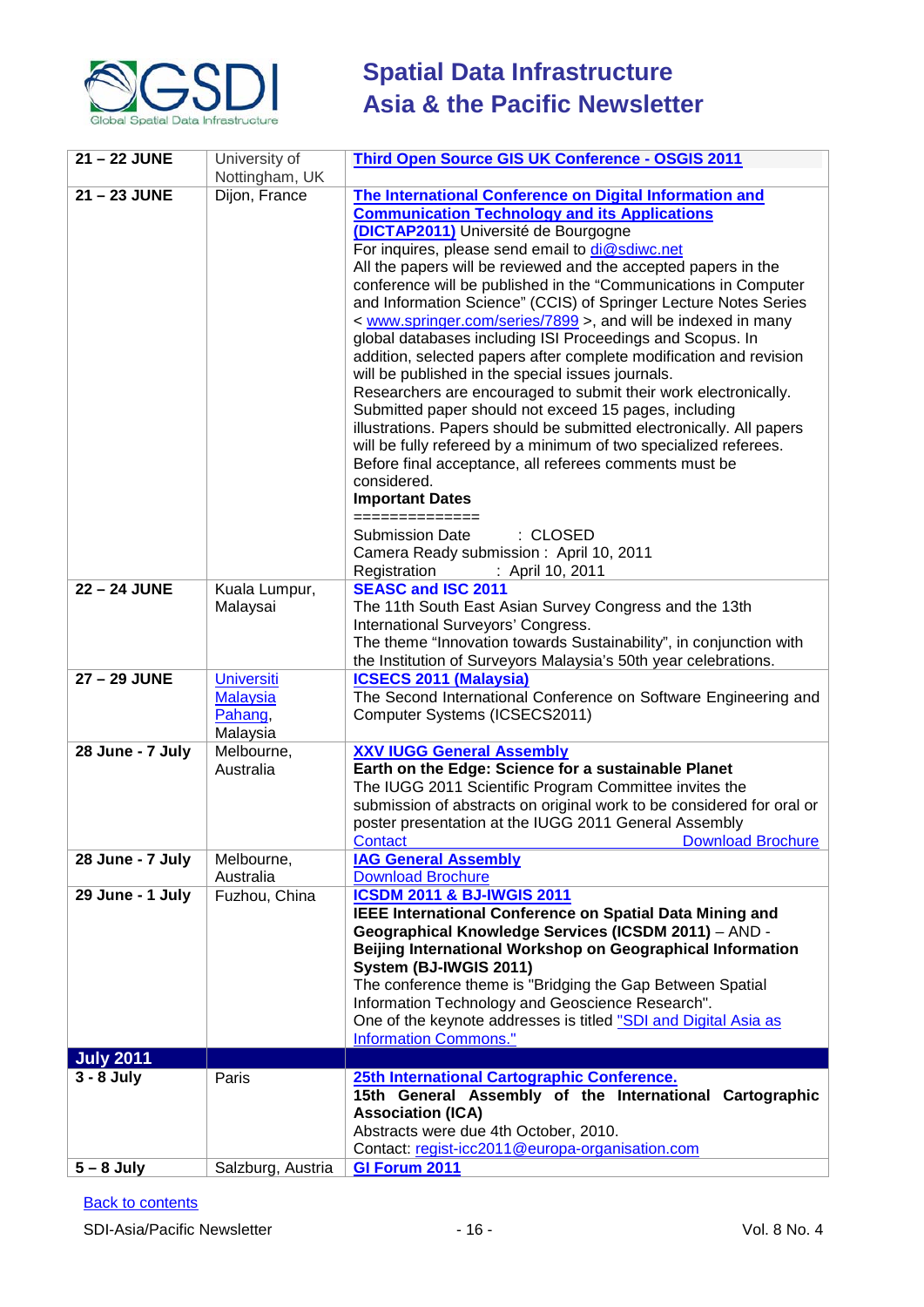

| $6 - 8$ July<br>"NEW" | Islamabad,<br>Pakistan           | Call for papers at the 3rd International Conference on<br><b>Advances in Space Technologies (ICAST)</b><br>This conference will focus on the use of space technologies for<br>hydrologic disasters & climate change research. ICAST will raise<br>awareness on the applications of space-borne sensors for hydro-<br>meteorologic extremes, water resources management and climate<br>change studies. This conference will improve international<br>collaboration on scientific and technical research on emerging<br>Contact - OR - Contact#2<br>issues of the region.<br>Please submit your abstract by 4th April 2011.<br><b>Registration</b>                                                                                                                                                                                                                                                                                                                                                                                                                                                                                                                                                                  |  |  |
|-----------------------|----------------------------------|-------------------------------------------------------------------------------------------------------------------------------------------------------------------------------------------------------------------------------------------------------------------------------------------------------------------------------------------------------------------------------------------------------------------------------------------------------------------------------------------------------------------------------------------------------------------------------------------------------------------------------------------------------------------------------------------------------------------------------------------------------------------------------------------------------------------------------------------------------------------------------------------------------------------------------------------------------------------------------------------------------------------------------------------------------------------------------------------------------------------------------------------------------------------------------------------------------------------|--|--|
| $9 - 12$ July         | San Diego                        | <b>Esri and ACSM - Event for Surveyors and Mapping</b><br><b>Professionals</b>                                                                                                                                                                                                                                                                                                                                                                                                                                                                                                                                                                                                                                                                                                                                                                                                                                                                                                                                                                                                                                                                                                                                    |  |  |
| $11 - 15$ July        | San Diego                        | <b>ESRI International USER CONFERENCE</b>                                                                                                                                                                                                                                                                                                                                                                                                                                                                                                                                                                                                                                                                                                                                                                                                                                                                                                                                                                                                                                                                                                                                                                         |  |  |
| $11 - 13$ July        | Macau                            | 3 <sup>rd</sup> International Conference on Networked Digital<br><b>Technologies (NDT 2011)</b>                                                                                                                                                                                                                                                                                                                                                                                                                                                                                                                                                                                                                                                                                                                                                                                                                                                                                                                                                                                                                                                                                                                   |  |  |
| 19 - 22 July<br>"NEW" | Ulaanbaatar,<br>Mongolia         | 17th Meeting of the Permanent Committee on GIS<br><b>Infrastructure for Asia and the Pacific (PCGIAP)</b><br>- held in conjunction with 4th International Land Administration<br>Forum<br>The aims of <b>PCGIAP</b> are to maximize the economic, social and<br>environmental benefits of geographic information in accordance<br>with Agenda 21 by providing a forum for nations from Asia and the<br>Pacific to:<br>a. cooperate in the development of a regional geographic<br>information infrastructure;<br><b>b.</b> contribute to the development of the global geographic<br>information infrastructure;<br>c. share experiences and consult on matters of common interest;<br>and<br>d. participate in any other form of activity such as education,<br>training, and technology transfer.<br>For further information, contact host, Mr. Ariunbold or Jane Hong.                                                                                                                                                                                                                                                                                                                                         |  |  |
| 19 - 22 July<br>"NEW" | Mayagüez,<br>Puerto Rico         | <b>Surveying and Geomatic Educators Society Biannual</b><br><b>Conference</b>                                                                                                                                                                                                                                                                                                                                                                                                                                                                                                                                                                                                                                                                                                                                                                                                                                                                                                                                                                                                                                                                                                                                     |  |  |
| 21 - 22 July          | Rio de Janeiro,<br><b>Brazil</b> | THE THIRD INTERNATIONAL CONFERENCE ON CLIMATE<br><b>CHANGE: IMPACTS AND RESPONSES</b>                                                                                                                                                                                                                                                                                                                                                                                                                                                                                                                                                                                                                                                                                                                                                                                                                                                                                                                                                                                                                                                                                                                             |  |  |
| 28-29 July            | National<br>University of        | Remote sensing, natural hazards and environmental change<br>2011                                                                                                                                                                                                                                                                                                                                                                                                                                                                                                                                                                                                                                                                                                                                                                                                                                                                                                                                                                                                                                                                                                                                                  |  |  |
| "NEW"                 | Singapore,<br>Singapore          | This conference is organized by the Centre for Remote Imaging<br>and Sensing (CRISP), National University of Singapore; Laboratoire<br>Magmas et Volcans (LMV), Université Blaise Pascal; and the<br>Working Group for Large Rivers and Climate Change, International<br>Association of Gemorphologists.<br>The conference is designed to initiate informal discussion and<br>paper presentation in two areas that are significant for the Asia<br>Pacific Region and especially Southeast Asia. First of these involve<br>natural hazards with emphasis on volcanoes, earthquakes,<br>tsunamis and large floods. The second concerns environmental<br>changes including climate change, modification of hydrological and<br>geological processes and urbanization. The application of remote<br>sensing in both observing such phenomena and ameliorating their<br>non-beneficial effects will be emphasized. The conference provides<br>a forum for exchange of views among researchers currently<br>working in this area and for designing research strategies for the<br>future.<br>Liew Soo Chin, CRISP, NUS; Jean-Claude Thouret, LMV, Blaise<br>Pascal; Avijit Gupta, Large Rivers and Climate Change, IAG |  |  |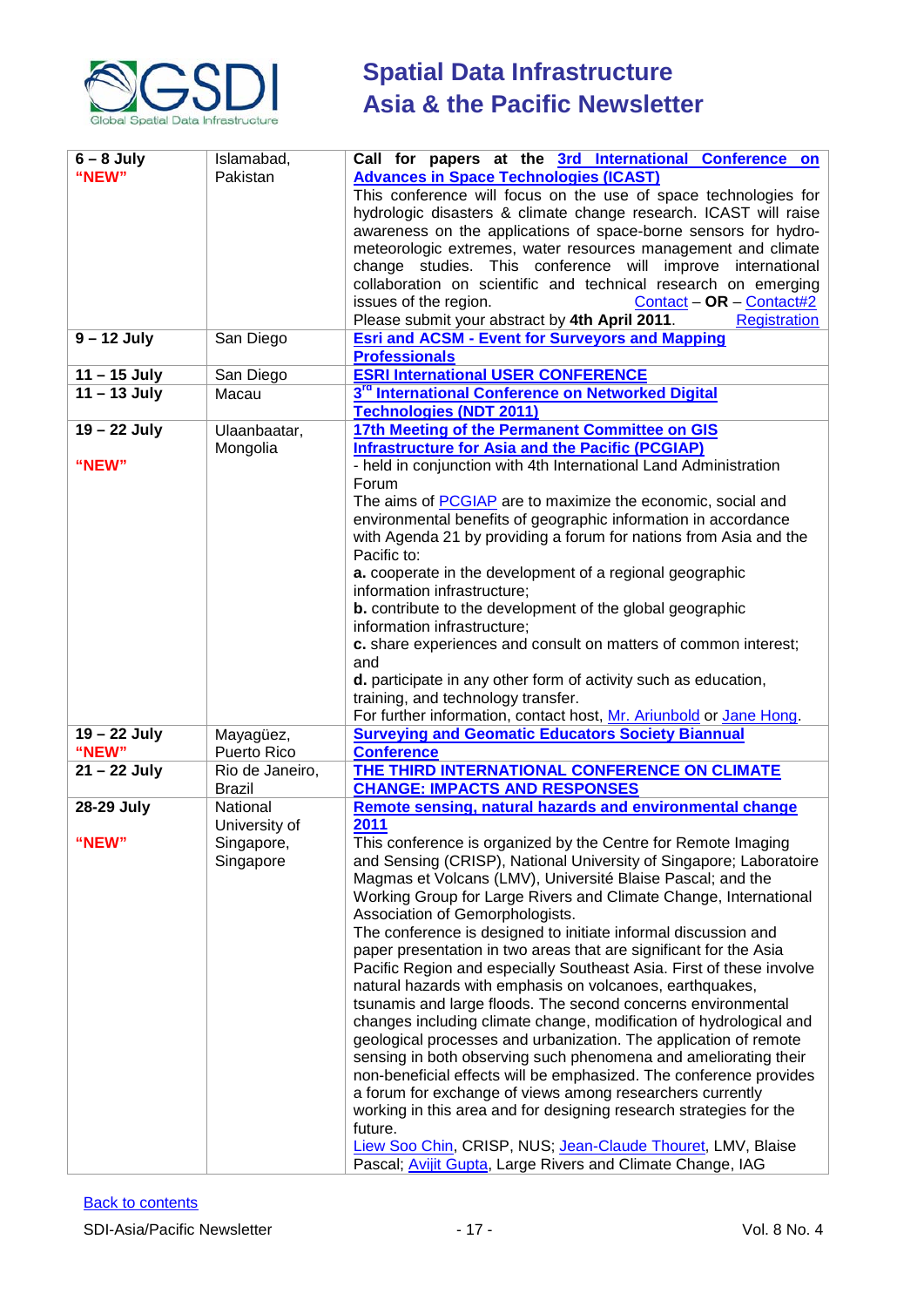

| <b>August 2011</b>            |                  |                                                                                                                                  |  |
|-------------------------------|------------------|----------------------------------------------------------------------------------------------------------------------------------|--|
| $3 - 4$ August                |                  | <b>1st Conference on Advances in Geomatics Research</b>                                                                          |  |
|                               |                  | The Department of Geomatics and Land Management, Makerere                                                                        |  |
| "NEW"                         |                  | University invites you to the 1st Conference on Advances in                                                                      |  |
|                               |                  | Geomatics Research to be held from the 3rd - 4th of August 2011                                                                  |  |
|                               |                  | at the CEDAT Conference Hall - Makerere University Kampala,                                                                      |  |
|                               |                  | Uganda. The theme of the conference is "Geomatics Research for<br>Sustainable Development". The theme seeks to bring to the fore |  |
|                               |                  | Geomatics research and practice taking place internationally,                                                                    |  |
|                               |                  | regionally and locally in Uganda. The conference essentially seeks                                                               |  |
|                               |                  | to highlight, promote, share and encourage scholarship in the                                                                    |  |
|                               |                  | various Geomatics sub-disciplines such as Geographical                                                                           |  |
|                               |                  | Information Systems (GIS), Remote Sensing, Engineering                                                                           |  |
|                               |                  | Surveying, Global Navigation Satellite Systems (GNSS) Geodesy,                                                                   |  |
|                               |                  | Land Management etc.                                                                                                             |  |
|                               |                  | The conference will include preconference workshops, plenary and                                                                 |  |
|                               |                  | technical sessions.<br>Contact: Moses Musinguzi - Head Geomatics and Land                                                        |  |
|                               |                  | Management Department - OR - Anthony Gidudu - Organising                                                                         |  |
|                               |                  | <b>Committee Chair</b>                                                                                                           |  |
| 5 - 7 August                  | Washington, DC   | THIRD INTERNATIONAL CONFERENCE ON SCIENCE IN                                                                                     |  |
|                               | <b>USA</b>       | <b>SOCIETY</b>                                                                                                                   |  |
| 8 - 10 August                 | Taipei           | <b>AOGS 2011 Geosciences World Community Exhibition</b>                                                                          |  |
|                               |                  | The Geosciences World Community Exhibition will be held in                                                                       |  |
|                               |                  | conjunction with the 8th Annual Meeting of the Asia Oceania                                                                      |  |
| 15 - 19 August                | Nairobi, Kenya   | <b>Geosciences Society (AOGS)</b><br><b>AGSE 2011</b>                                                                            |  |
|                               |                  | Submissions closed February 16, 2011                                                                                             |  |
| 17 - 19 August                | Rio de Janeiro,  | <b>Latin American Geospatial Forum</b>                                                                                           |  |
| "NEW"                         | <b>Brazil</b>    |                                                                                                                                  |  |
| 23 - 25 Augustl               | Perth, Australia | 7th International Symposium on Digital Earth (ISDE7)                                                                             |  |
|                               |                  | Held in conjunction with WALIS Forum 2011 and the 2011 NRM                                                                       |  |
|                               |                  | <b>Conference</b>                                                                                                                |  |
| <b>September</b>              |                  | <b>Call for Papers closed</b>                                                                                                    |  |
| 2011                          |                  |                                                                                                                                  |  |
| $9 - 11$                      | Denver, Colorado | <b>State of the Map (SotM)</b>                                                                                                   |  |
| <b>September</b><br>$12 - 16$ |                  |                                                                                                                                  |  |
| <b>September</b>              | Denver, Colorado | <b>FOSS4G 2011</b>                                                                                                               |  |
| $28 - 30$                     | The Delft,       | <b>UDMS 2011</b>                                                                                                                 |  |
| <b>September</b>              | Netherlands      |                                                                                                                                  |  |
| October 2011                  |                  |                                                                                                                                  |  |
| 20 - 21 October               | Guilin, China    | <b>ISPRS Workshop on Geospatial Data Infrastructure:</b>                                                                         |  |
|                               |                  | From data acquisition and updating to smarter devices                                                                            |  |
| "NEW"                         |                  | 2011<br><b>Contact</b>                                                                                                           |  |
|                               |                  | Deadline for abstracts: April 30, 2011<br>The objective of the workshop is to provide a platform for scholars                    |  |
|                               |                  | and professionals in relevant areas to exchange research ideas and                                                               |  |
|                               |                  | interests, to present the newest research results, to discuss the                                                                |  |
|                               |                  | cutting-edge technology, and to promote the development and                                                                      |  |
|                               |                  | application of SDI and the international collaboration.                                                                          |  |
| <b>November</b>               |                  |                                                                                                                                  |  |
| 2011                          |                  |                                                                                                                                  |  |
| $14 - 18$                     | Santiago, Chile  | UGI 2001 International Geographic Union "Regional                                                                                |  |
| <b>November</b>               |                  | <b>Geographic Conference"</b><br><b>Contact</b>                                                                                  |  |
|                               |                  | <b>Brochure &amp; Call for Papers</b>                                                                                            |  |